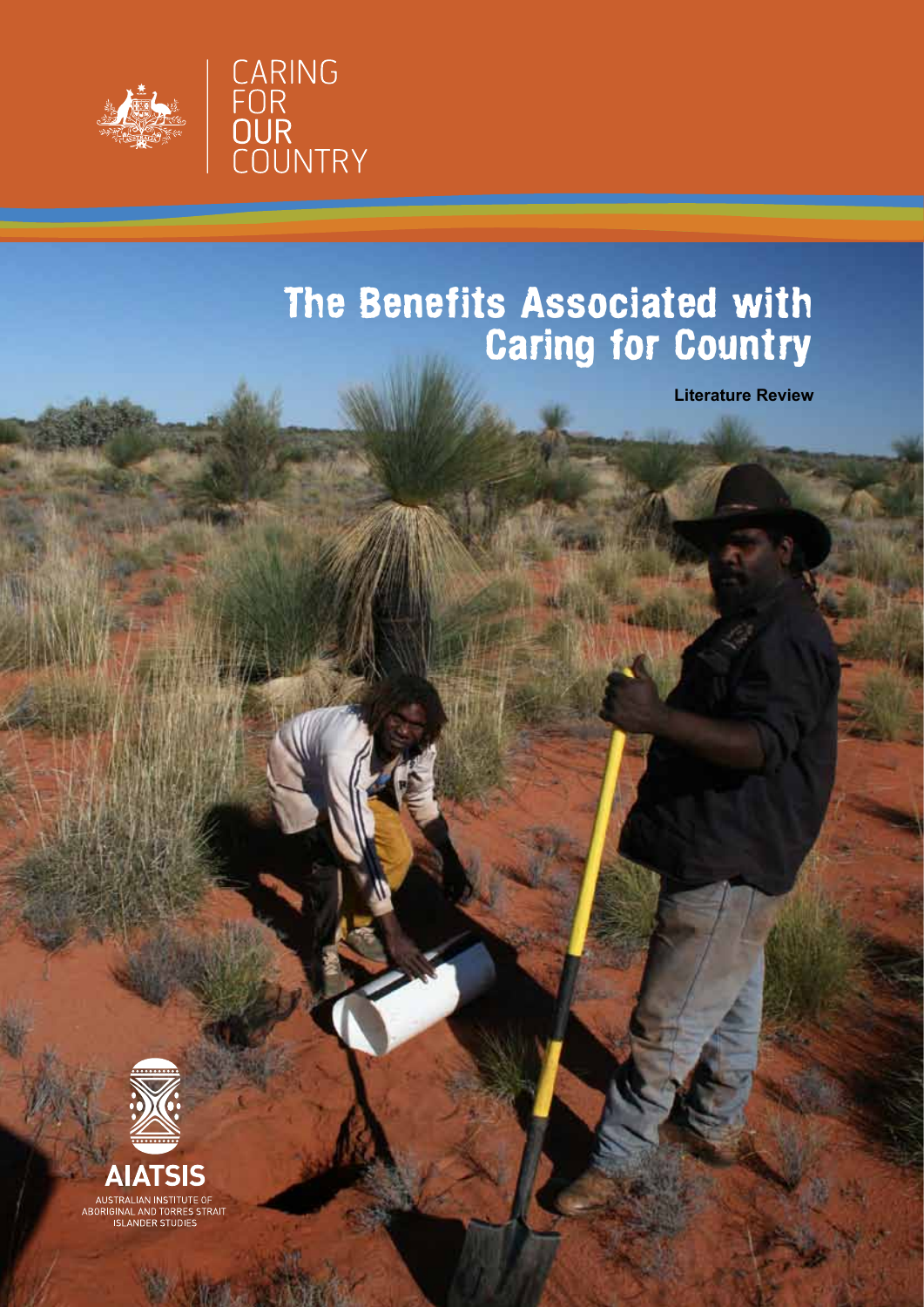#### **Acknowledgments**

This literature review; *The Benefits of Caring for Country* was prepared for the Department of Sustainability, Environment, Water, Population and Communities by Dr Jessica K Weir, Ms Claire Stacey and Dr Kara Youngetob from the Australian Institute of Aboriginal and Torres Strait Islander Studies (AIATSIS), Canberra, June 2011. The authors wish to thank Fiona Fraser and Katharine Sale for comments on earlier drafts of this paper, and Cathy Edmonds for her editorial assistance.

The *Health and Wellbeing Benefits* in Section 3 of this review is in part adapted and updated from Cynthia Ganesharajah's Indigenous Health And Wellbeing: The importance of country, Native Title Research Report No. 1/2009, Native Title Research Unit, Australian Institute of Aboriginal and Torres Strait Islander Studies, Canberra.

**Front cover photo:** Kaltukatjara Rangers Selwyn Burke and Raymond James digging pitfall traps during the Indigenous Protected Area Survey at Mann Rangers. Richard Brittingham, 2009.

This work is protected by copyright law. Apart from any use permitted by the *Copyright Act 1968* (including research or study) no part may be reproduced by any process, reused or redistributed for any commercial purpose or distributed to a third party for such purpose, without prior written permission from the Department of Sustainability, Environment, Water, Population and Communities.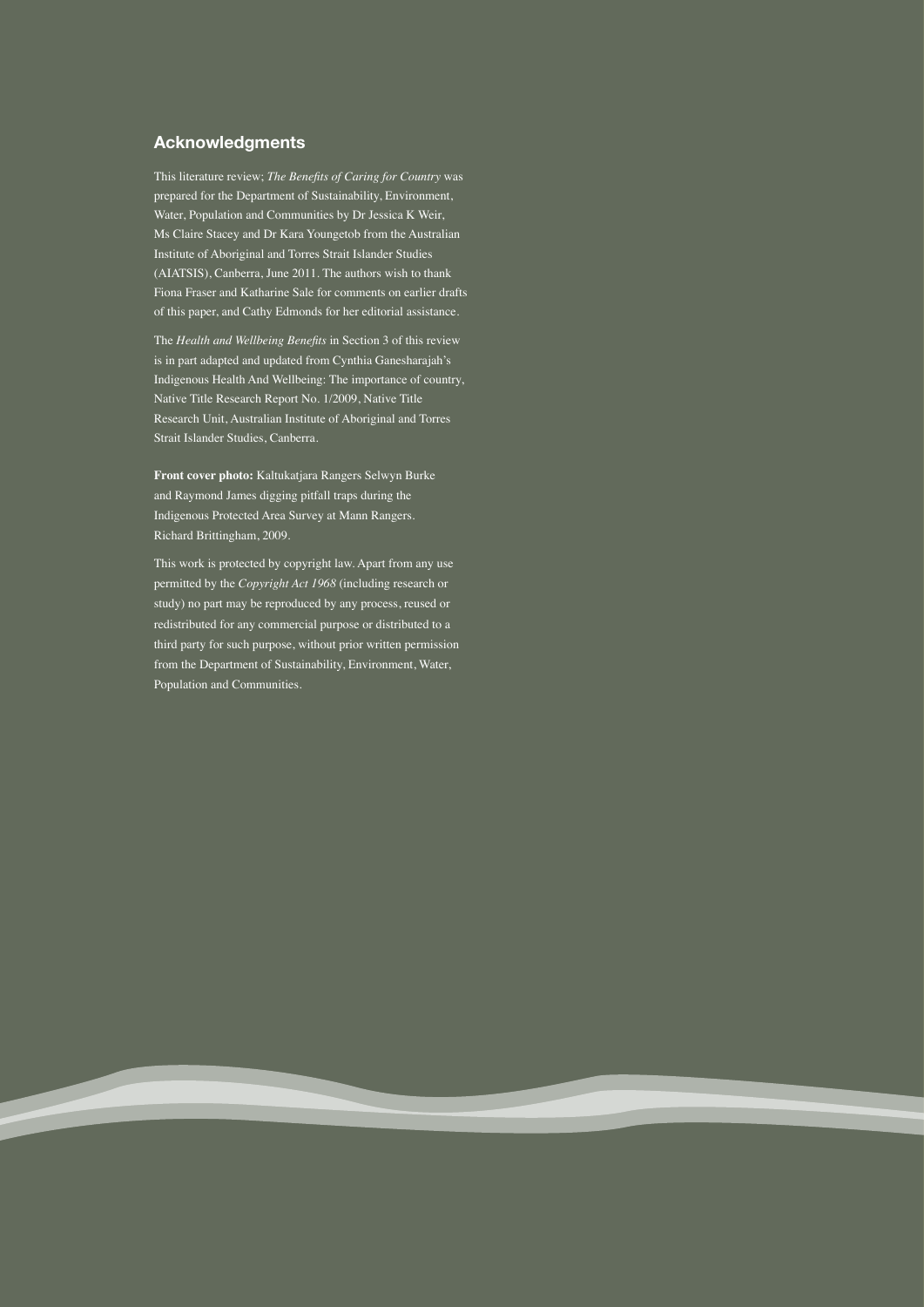## Contents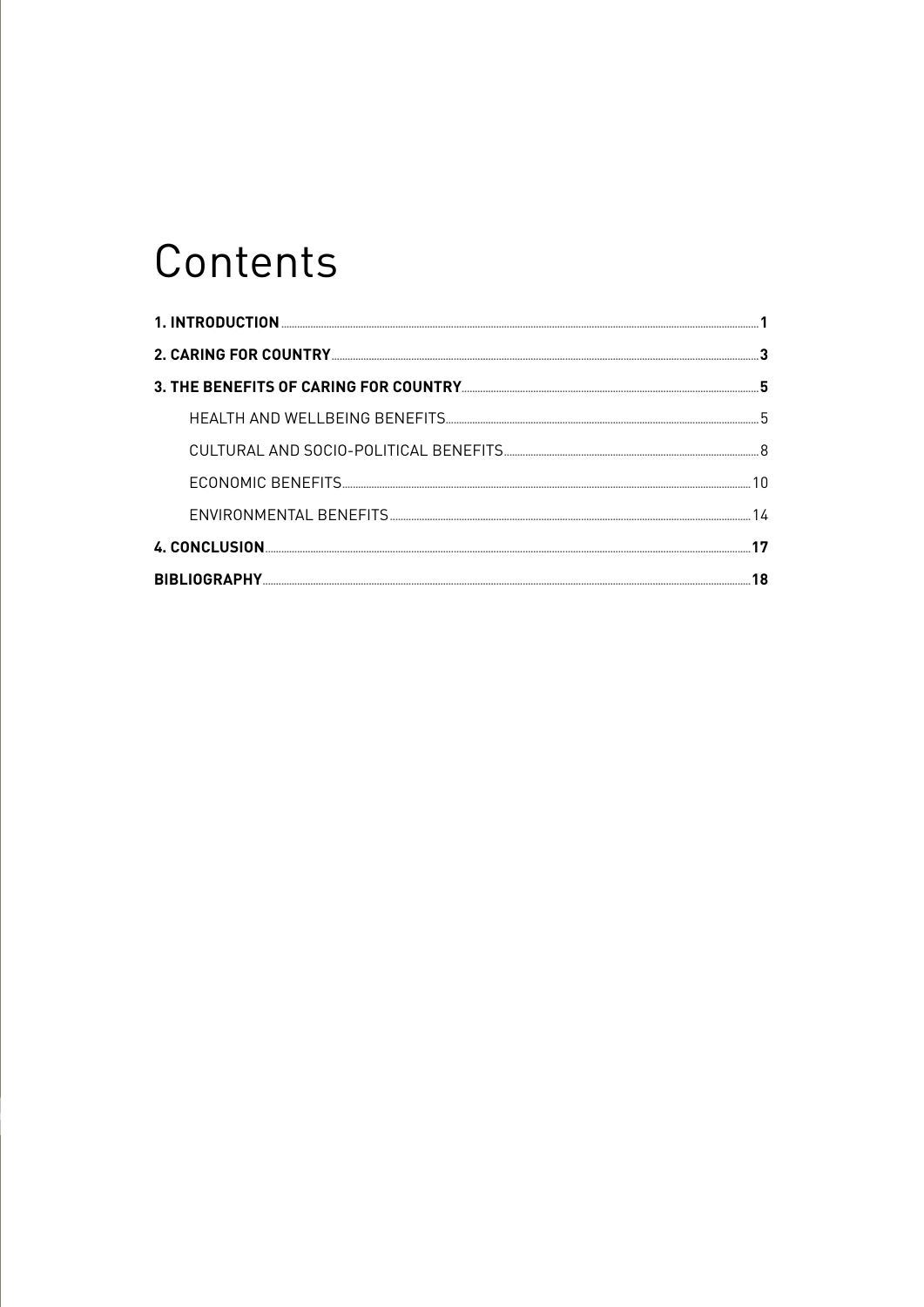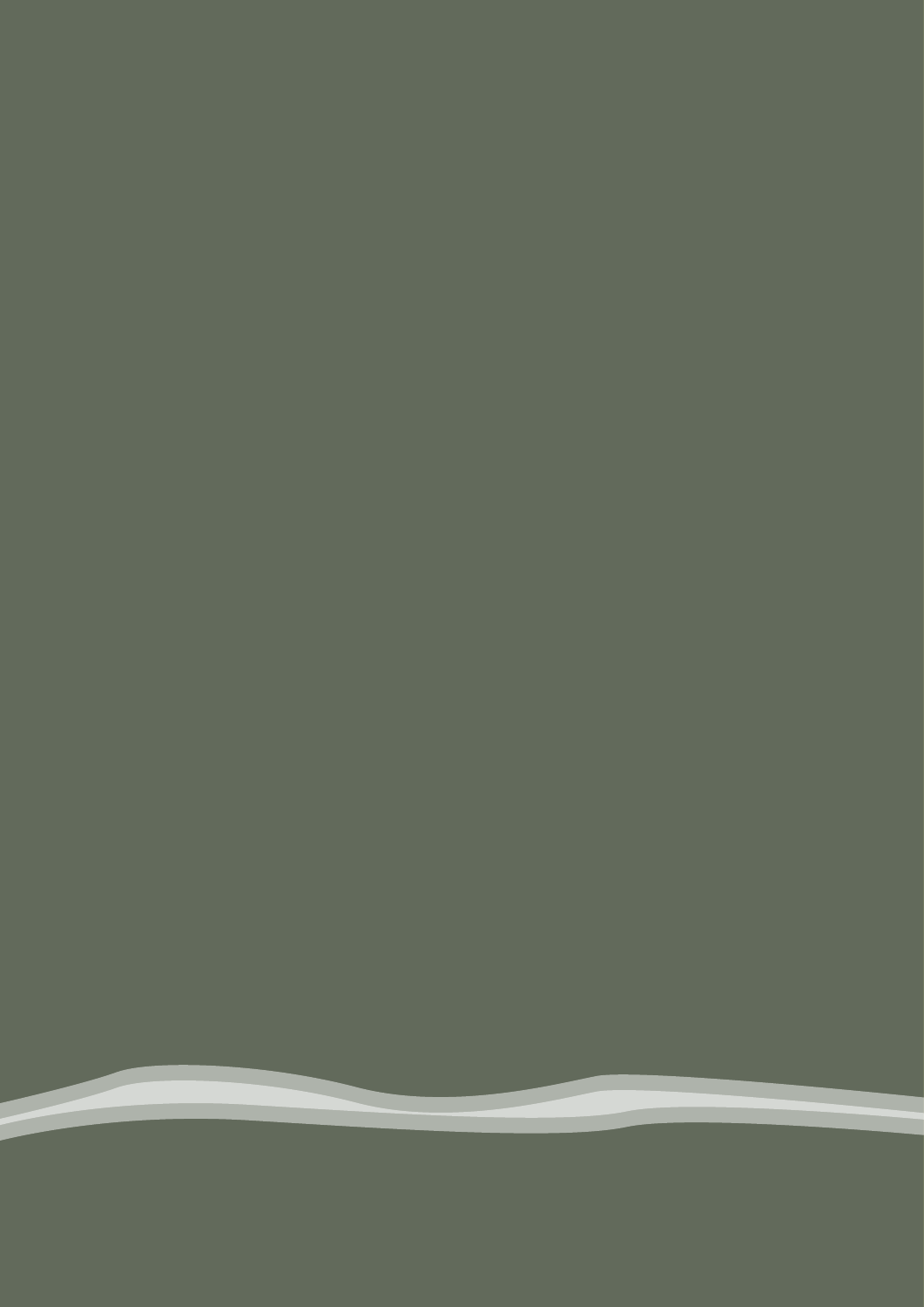## 1 Introduction

The beneficial relationships held between Indigenous people and their country are encapsulated in sayings by Indigenous people such as 'healthy country, healthy people' and 'if you look after the country, the country will look after you' (Griffiths and Kinnane 2010:iii, 3). This literature review considers the growing field of research that is documenting and examining the benefits of caring for country.

'Caring for country' can be understood generally as Indigenous peoples' approaches to land and water management, although with some central distinctions. 'Country' is a term Indigenous people use that can be described as the lands with which Indigenous people have a traditional attachment or relationship (see Rose 1992 for a much broader definition). Care for this country is based in the laws, customs and ways of life that Indigenous people have inherited from their ancestors and ancestral beings.

In the 1970s and 1980s, recognition of land rights in the Northern Territory highlighted nationally the importance of land management by Indigenous people on Indigenous land. The term 'caring for country' became popularised to describe this land management. In 1995 the Northern Land Council created a Caring for Country unit, and in 2007 Working on Country became an official program of the federal government, providing funds for Indigenous ranger programs across Australia. The other key federal government program supporting Indigenous people's caring for country is the Indigenous Protected Area (IPA) Program, which was established in 1997.

The description of caring for country as 'Indigenous people's land and sea management' logically draws attention to the environmental and landscape management outcomes of this activity, but caring for country also has benefits for the social-political, cultural, economic, and physical and emotional wellbeing of Indigenous people. For Indigenous people, it is increasingly documented that caring for country is intricately linked to maintaining cultural life, identity, autonomy and health (Burgess et al. 2005; Garnett and Sithole 2007; Hunt, Altman and May 2009; Altman, Buchanan and Larsen 2007; Altman et al. 2009; Berry et al. 2010; Burgess and Morrison 2007). These benefits are shared with members of the wider community, who live together with Indigenous people, and facilitate a better community and environment for all Australians (Hunt 2010:19).

The growth in government programs supporting Indigenous land and sea management reflects the synergy between caring for country and environmental issues, and the productivity of Indigenous–environment collaborations. Environmental issues have taken centre stage of policy agendas in response to widespread environmental change since the industrial revolution. Indigenous people have witnessed the effect of habitat destruction, weeds, feral animals, the over-allocation of water, and climate change on their country, and, often in partnership with government, have established regional and local environmental strategies to respond to these threats (Altman et al. 2009:26; Weir 2009). At the same time, there has been increased legal recognition of Indigenous peoples' relationships with country. Native title and Indigenous land rights lands combined encompass about 20 percent of mainland Australia, and include many areas of high conservation and biodiversity significance (Altman, Buchanan and Larsen 2007:14). Indigenous peoples' caring for country is important not just for local places, but for the coordination of environmental issues that have national reach (Altman, Buchanan and Larsen 2007; Altman et al. 2009:24-25; Weir in press).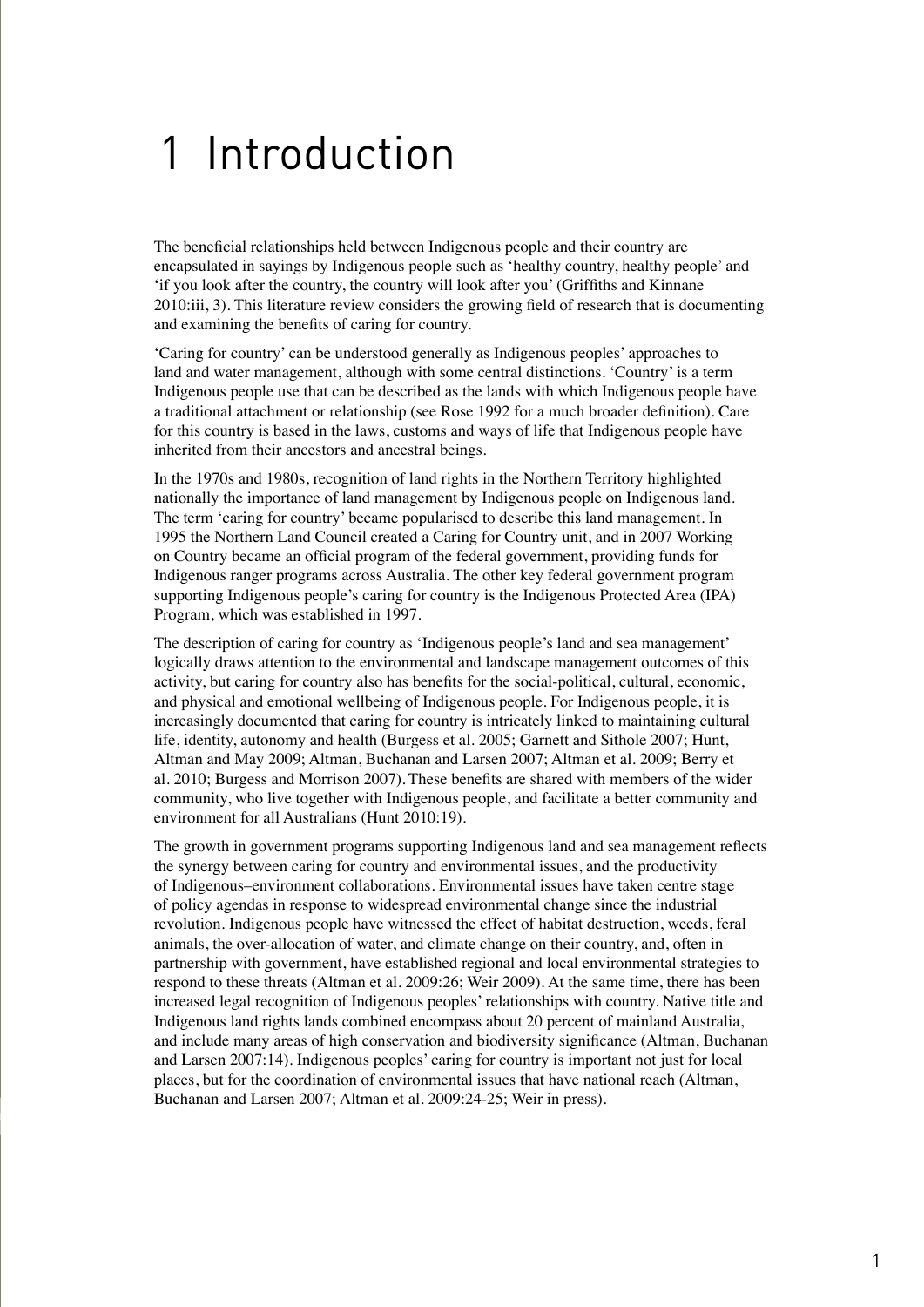This literature review considers the benefits of caring for country, and is a commission for the Department of Sustainability, Environment, Water, Population and Communities. It begins by scoping what caring for country means within our intercultural society, and why connection with country is important. This is followed by a discussion of the influential literature on the benefits of caring for country. These benefits include:

- health and wellbeing benefits:
- cultural and socio-political benefits;
- economic benefits; and,
- environmental benefits.

The discussion includes some of the barriers to achieving benefits, as well as anticipated and realised benefits of caring for country. Much of the innovation in this field is in the exploration of health and country, and the matching of economic and environmental goals. Because of the reach of caring for country into diverse aspects of Indigenous wellbeing, documenting the benefits is a multidisciplinary exercise.

Given the scope of the subject and the time limitations, this literature review offers a sample of the thinking in this area as a useful starting point for deeper inquiry. There is also much caring for country activity yet to be documented, although websites, such as the following, are reporting on some of this energy:

- Northern Land Council: Caring for Country Unit (www.nlc.org.au/html/care\_land.html)
- Desert Knowledge Cooperative Research Centre (www.desertknowledgecrc.com.au/)
- Australian Indigenous Health Bulletin: Caring for Country (http://healthbulletin.org.au/category/topics/caring-for-country/)
- Balkanu Cape York Development Corporation: Caring for Country Business Unit (www.balkanu.com.au/index.php?option=com\_content&view=article&id=9&Itemid=27)
- North Australian Indigenous Land and Sea Management Alliance (NAILSMA): Caring for Country — on Indigenous Lands (www.nailsma.org.au)
- Kimberley Language Resource Centre: Caring for Country Plan (http://klrc.org.au/projects/projects/caring-for-country)
- Centre for Aboriginal Economic Policy Research (CAEPR): People on Country (http://caepr.anu.edu.au/Projects/People-Country)
- The Lowitja Institute/Cooperative Research Centre for Aboriginal Health: Beyond Bandaids (www.lowitja.org.au/crcah/beyond-bandaids).

Many Indigenous people speak about the importance of their country because who they are and their way of life is embedded in their country. There are also Indigenous people, including members of the Stolen Generations, who seek to reconnect with their traditional lands. This review focuses on the experiences of Indigenous people who identify meaningful relationships with country as central to their wellbeing.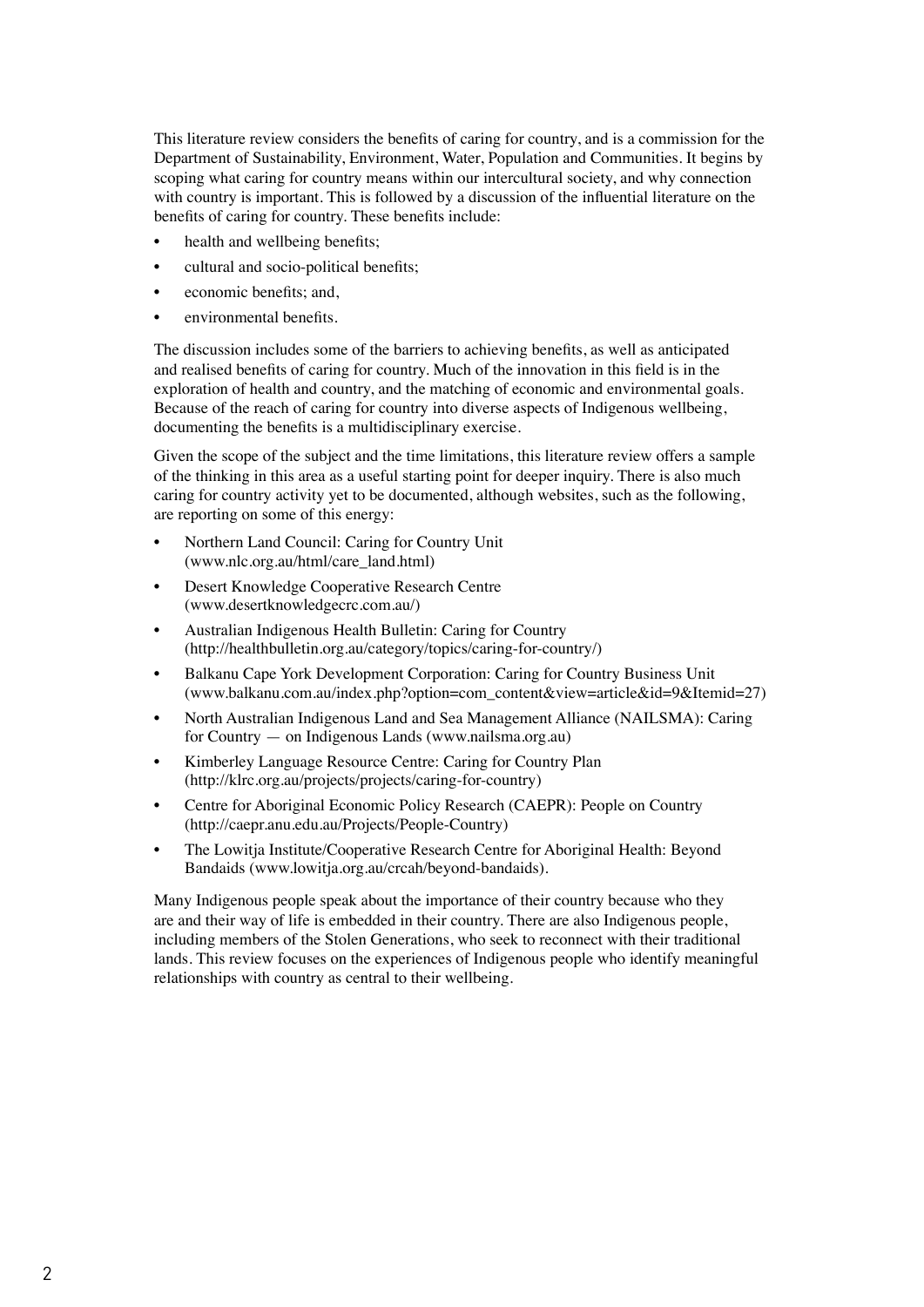# 2 Caring for Country

We been borning [in] this country. We been grow up [in] this country. We been walkabout this country. We know all this country all over...Blackfellow been born top of that ground, and blackfellow-blackfellow blood [in the ground]…This ground is mother. This ground, she's my mother. She's mother for everybody. We born top of this ground. This [is] our mother. That's why we worry about this ground (Riley Young cited in Rose 1992:220).

Caring for country centres on the relationships between Indigenous peoples and their country, which includes their lands, waters, plants, animals, heritage, culture, ancestors, laws, religions and more (Rose 1992, 1996). Caring for country activities reinforce and support Indigenous peoples' relationships with their physical, cultural, social, economic, and spiritual environment (Kinnane 2002). By using the word 'care', this activity acknowledges responsibility, ethics, emotion and connection with country (Rose 1992). These activities can be an informal part of daily life, be specifically organised occasions, or form part of ritual obligations. Drawing on Rose (1992:106–7), Burgess and Morrison (2007:181) have translated caring for country into a list of activities:

Burning (cleansing for ceremony and for hunting) Let  $[ting]$  the country know we are there  $-$  using resources, hunting and fishing Protecting the integrity of the country through respect Protecting and enhancing species diversity Protecting sacred areas Providing a new generation and teaching them on country Learning and performing ceremonies.

Altman, Buchanan and Larsen (2007:37) describe caring for country as:

more than the physical management of a geographical area  $-$  it encompasses looking after all of the values, places, resources, stories, and cultural obligations associated with that area, as well as associated processes of spiritual renewal, connecting with ancestors, food provision and maintaining kin relations.

Caring for country is also necessary for the health of the land. Many Indigenous people feel that the land is wild or sick if not managed by its people (Burgess and Morrison 2007:189; Burgess et al. 2005:118). This is a reciprocal relationship, as reflected in the familiar saying by Indigenous people that 'if you look after the country, the country will look after you' (Griffiths and Kinnane 2010:iii, 3). Moreover, the land is a sentient participant in this engagement:

People talk about country in the same way that they would talk about a person: they speak to country, sing to country, visit country, worry about country, feel sorry for country, and long for country. People say that country knows, hears, smells, takes notice, takes care, is sorry or happy. Country is not a generalised or undifferentiated type of place, such as one might indicate with terms like 'spending a day in the country' or 'going up the country'. Rather, country is a living entity with a yesterday, today and tomorrow, with a consciousness, and a will toward life. Because of this richness, country is home, and peace; nourishment for body, mind, and spirit; heart's ease (Rose 1996:7).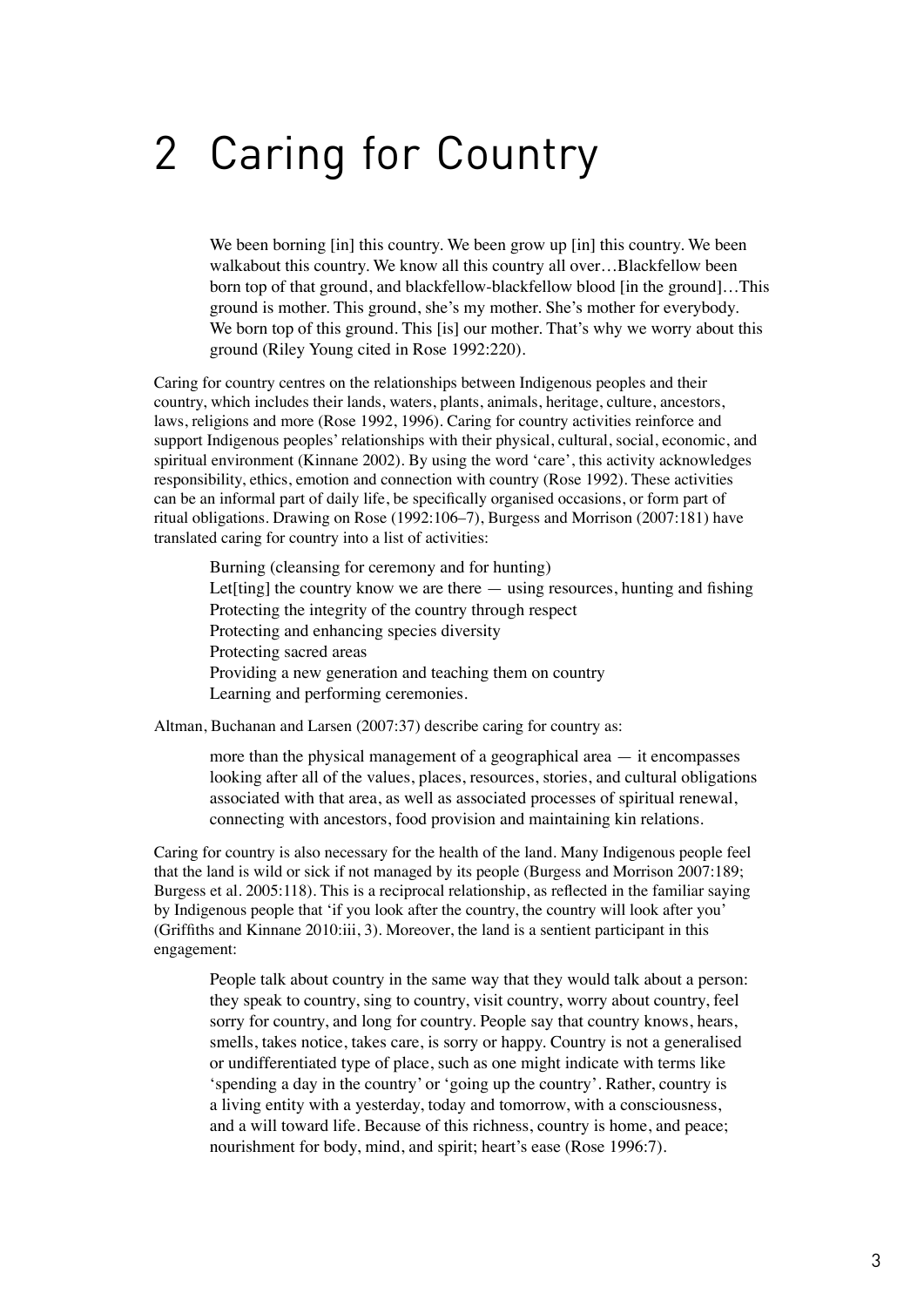With the recognition of Indigenous land rights in the 1970s and 1980s, Indigenous people began establishing community-based ranger groups to undertake caring for country activities, with support from their land and sea councils. This activity began attracting government funding. In recent times, the term 'caring for country' has come to refer to more formal arrangements between communities and governments, often administered through land and sea councils. Through this exchange, caring for country activities — which have occurred within Indigenous societies for thousands of years — are becoming categorised within the frame of government programs and economic initiatives.

In this intercultural context, caring for country is translated as Indigenous land and sea management, but it has distinct differences to land and sea management undertaken by non-Indigenous people (Weir and Muller forthcoming). In caring for country, humans are part of nature, and this nature is alive with activity, including law, language, culture and ethics. In comparison, the Western paradigm of natural resource management is based on understandings of nature as separate from humans, as simple matter and an economic resource to be utilised by humans (Weir 2009:71-73; Burgess et al. 2005:120). This distinction is important when assessing the benefit of natural resource management programs:

Indigenous people do not generally separate natural resources from cultural heritage, but refer to both in a holistic way when talking about 'looking after country'. To obtain social benefits from engagement in NRM [natural resource management], Indigenous peoples must be able to engage in NRM effectively through culturally-relevant processes (Hunt, Altman and May 2009:ix).

According to Sithole et al. (2007:x–xii), the culturally relevant processes required for success in Aboriginal land and water management programs include strong cultural connections, alignment with the aspirations of traditional owners, inclusion of Indigenous knowledge and involvement of the Elders.

Natural resource management programs that do not allow participants to fully express or satisfy their connection to country will affect the realisation of the benefits of caring for country, including Indigenous wellbeing. This must be recognised when investigating the relationship between participation in natural resource management and health and wellbeing. Understanding these differences requires an understanding of the cultural inheritance of caring for country and the cultural inheritance of natural resource management (Weir 2009:1–25). As collaborations proliferate, new terminology — such as Indigenous Cultural and Natural Resource Management (Burgess et al. 2005) — is being developed to describe the dialogue between the two cultural traditions.

Indigenous people inherit holistic, place-based knowledge frameworks that are distinctly different from Western knowledge traditions, which focus on universal values and methodologies. These holistic frameworks, or worldviews, focus on the importance of connections and relationships (Rose 1992). This integrated knowledge is a powerful contribution to the re-thinking of Western knowledge currently occurring across the humanities and the sciences in sustainability studies (Weir 2009). The significance of this inheritance is that caring for country is more than just an activity on country, and has meaning in terms of the ordering, maintenance and transference of knowledge. Knowledge cannot be separated from place: it comes from country (D. Claudie cited in Smith 2005:6). Caring for country is an opportunity to meaningfully know oneself, community and country.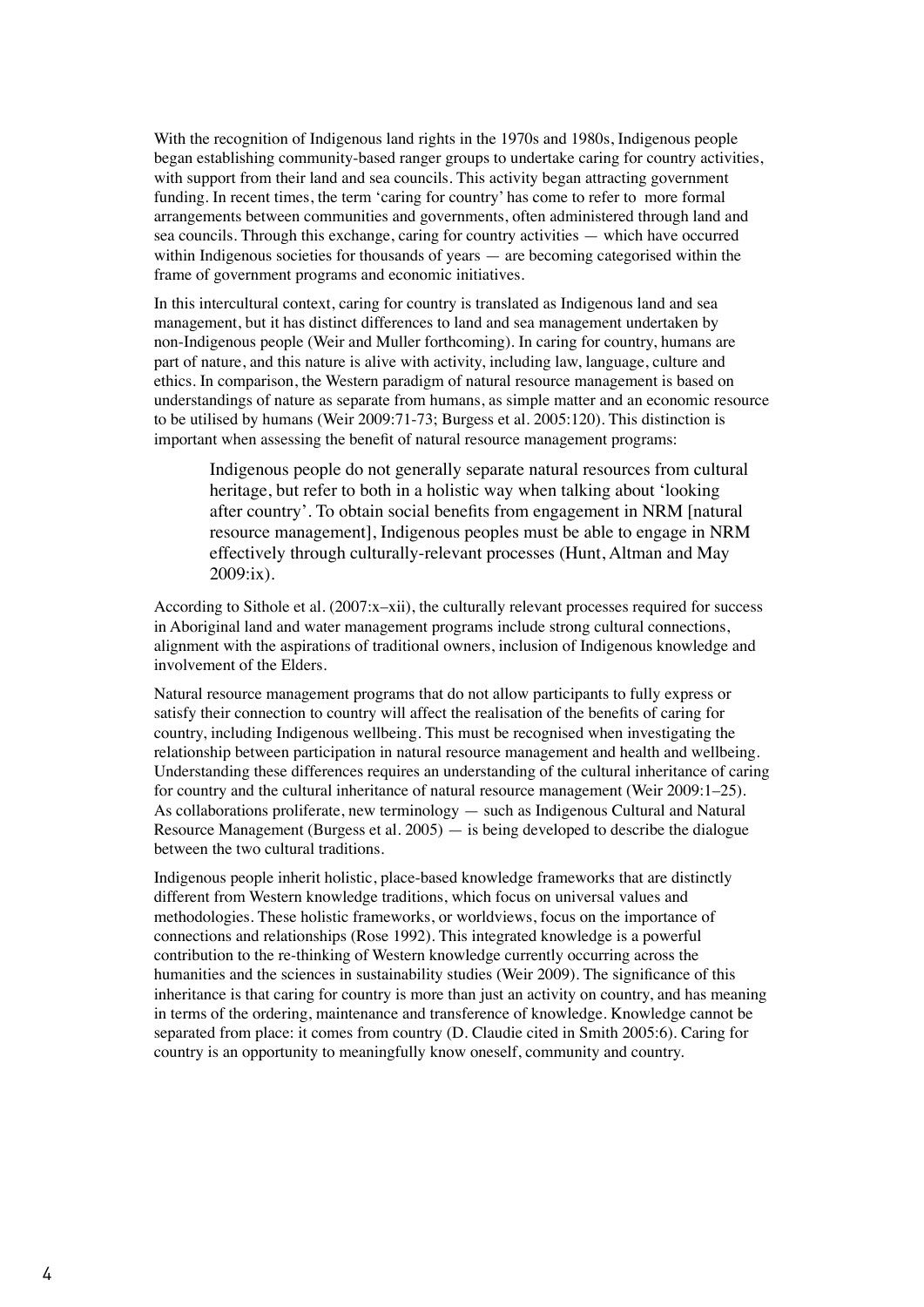# 3 The benefits of caring for country

This section considers the benefits of caring for country. The literature documents:

- health and wellbeing benefits;
- cultural and socio-political benefits:
- economic benefits; and,
- environmental benefits.

### **Health and wellbeing benefits**

Caring for country has been linked to a broad range of benefits that positively impact Indigenous peoples' health and wellbeing. The scope of these benefits incorporates individual health and wellbeing and the health of communities.

Before discussing these benefits, it is useful to understand what we mean by the terms 'health' and 'wellbeing'. Broadly speaking, there are two models of health:

- the biomedical model, which isolates the specific cause of illness and focuses on the different medical levels of the human body and the way these interact in order to explain illnesses (Saggers and Gray in Carson et al. 2007:4); and
- the social determinants model, which addresses some of the limitations of the biomedical model and considers societal structure and/or psychosocial factors, such as socioeconomic status, housing and gender (Saggers and Gray in Carson et al. 2007).

Wellbeing is a more holistic approach to health and life, and recognises that a whole-of-life view of health is essential to achieving positive life outcomes (Social Health Reference Group 2004). This understanding of wellbeing is articulated in the *Social and Emotional Well Being Framework* (Social Health Reference Group 2004), and is based on Indigenous peoples' holistic definitions of health, which encompass mental, physical, cultural and spiritual health (NATSIHC 2003; see also Anderson, Baum and Bentley 2004). The *Social and Emotional Well Being Framework* identifies factors that affect wellbeing, including:

- physical and mental health problems;
- substance abuse;
- child development problems;
- cultural dislocation;
- family breakdown; and,
- social disadvantage.

Rather than identifying country as a specific wellbeing factor, the framework recognises the central importance of land to identity, spirituality, community and culture, as Pat Anderson (1996:15) explains:

Our identity as human beings remains tied to our land, to our cultural practices, our systems of authority and social control, our intellectual traditions, our concepts of spirituality, and to our systems of resource ownership and exchange. Destroy this relationship and you damage sometimes irrevocably — individual human beings and their health.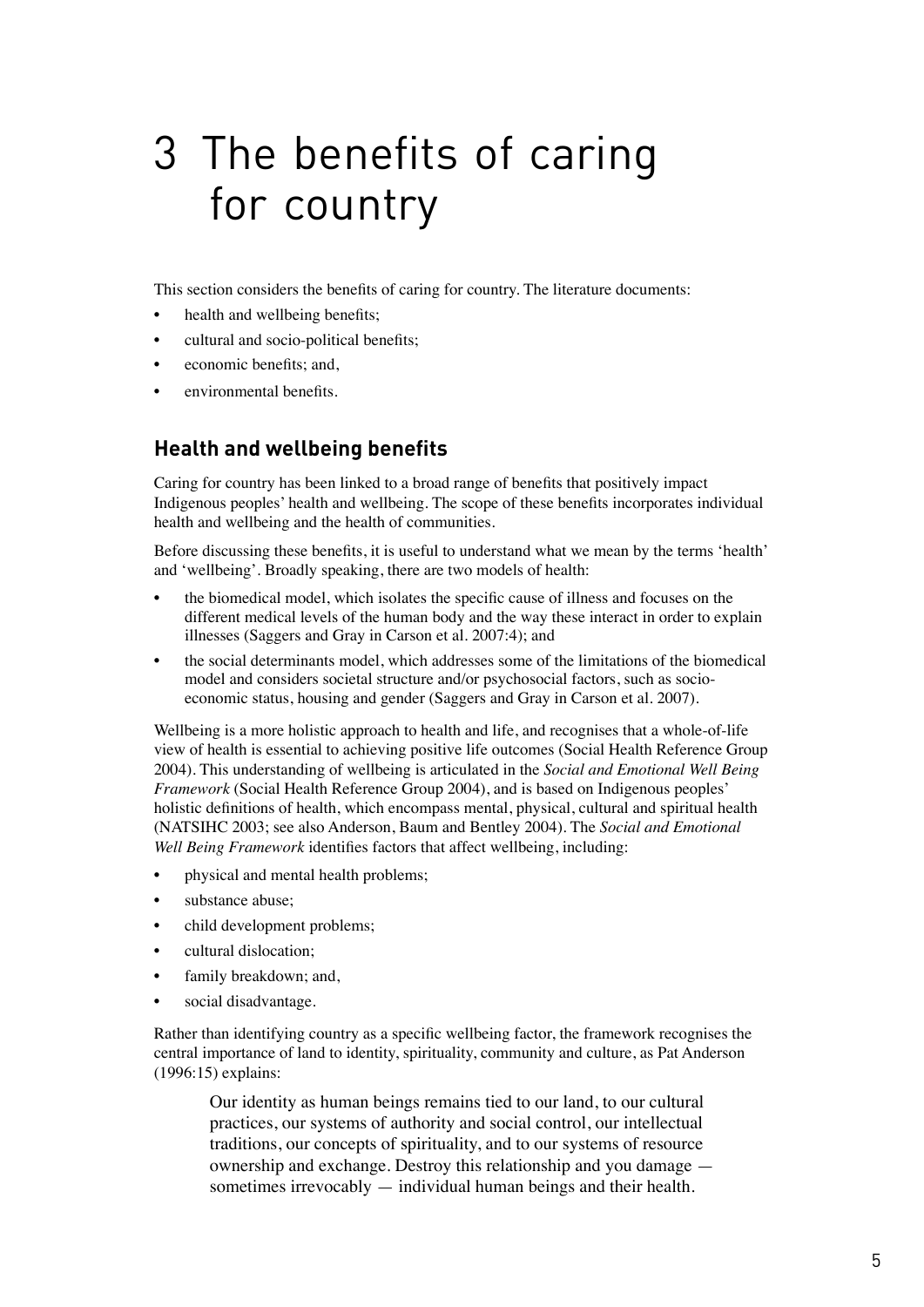Engaging with this holistic understanding, Burgess et al. (2005) undertook research in Arnhem Land to establish whether there were health links between country and people, as popularised in the slogan 'healthy country, healthy people'. It was undertaken by a larger multidisciplinary team of traditional owners, ecologists, social scientists, medical practitioners and policy analysts, and looked at the broader implications of this research (Garnett and Sithole 2007). The health research found positive associations between caring for country activities (which Indigenous people perceived as beneficial to their health) and health outcomes. Among people who took part in Indigenous Cultural and Natural Resource Management (ICNRM), especially when living in their traditional country, the researchers found more frequent exercise, lower rates of obesity, lower rates of diabetes, lower rates of renal disease, lower rates of cardio-vascular disease, and less psychological stress (Garnett and Sithole 2007:23; Burgess, Mileran and Bailie 2008). Thus, the research supported the assertion that connection to country is an important positive influence on health.

Significantly, Aboriginal participants in the study supported the idea that the majority of benefits from ICNRM, both health benefits and benefits to landscape health, derive from the sense of wellbeing that comes from maintaining or re-establishing cultural connections to country and the more obvious influences of a more nutritious diet and more exercise (Garnett and Sithole 2007; Burgess and Johnston 2007). The researchers concluded that further investment in caring for country is likely to lead to greater improvements in the health of communities (Burgess et al. 2005; Garnett and Sithole 2007).

The literature also suggests that by addressing health risk factors, caring for country will ultimately lead to cost savings in health, such as through the savings attained by preventing disease and ill health in later life (Johnston et al. 2007). In relation to the chronic diseases of hypertension, renal disease and diabetes, one study estimated the possible savings in primary care costs associated with Aboriginal people's involvement in land management. The study involved almost 300 people from a remote Aboriginal community in the Northern Territory, and found expected net annual health savings for the community of \$268,000. In addition to these savings, the researchers noted that there are likely to be further savings arising out of improvements in other health conditions, reduced hospital costs, and the economic benefits of a healthier population and well-managed land (Campbell et al. 2011:83). The researchers identified that these significant health savings demand more investigation into the relationship between involvement in land management and better health for Indigenous people (Campbell et al. 2011:87). Although such levels of saving may be less dramatic in New South Wales, the public (as well as private) benefit is tangible and potentially significant (Hunt, Altman and May 2009:13).

Another key theme arising out of the research into health and country in Arnhem Land is the relationship between identity, autonomy and wellbeing and caring for country. Burgess and Morrison (2007:193) argue that by developing the knowledge and skills necessary to care for country, individuals can achieve a sense of autonomy. They are able to move from being looked after, to looking after others, including country. When individuals are unable to develop their autonomy and identity through a positive relationship with country they are likely to become frustrated. This frustration may be expressed through substance abuse and violence. This sense of frustration may be compounded by the pressures of town life.

Sithole et al. (2008:72) found that identity, self-esteem and hope were articulated by Aboriginal people as perhaps the greatest benefit of land and sea management ranger programs. Hunt also found in her research with Banbai people in the New England Tablelands in New South Wales, that looking after country on their Indigenous Protected Area resulted in the enhancement of cultural identity, pride, confidence and overall wellbeing. This work also provided an opportunity to be 'home' with country away from town (2010:10, 15). From their work in the Northern Territory, Burgess and Morrison (2007) noted that Aboriginal people living in towns often voice feelings of powerlessness, a finding supported by Garnett and Sithole (2007:19), who reported that Indigenous people felt that when they were on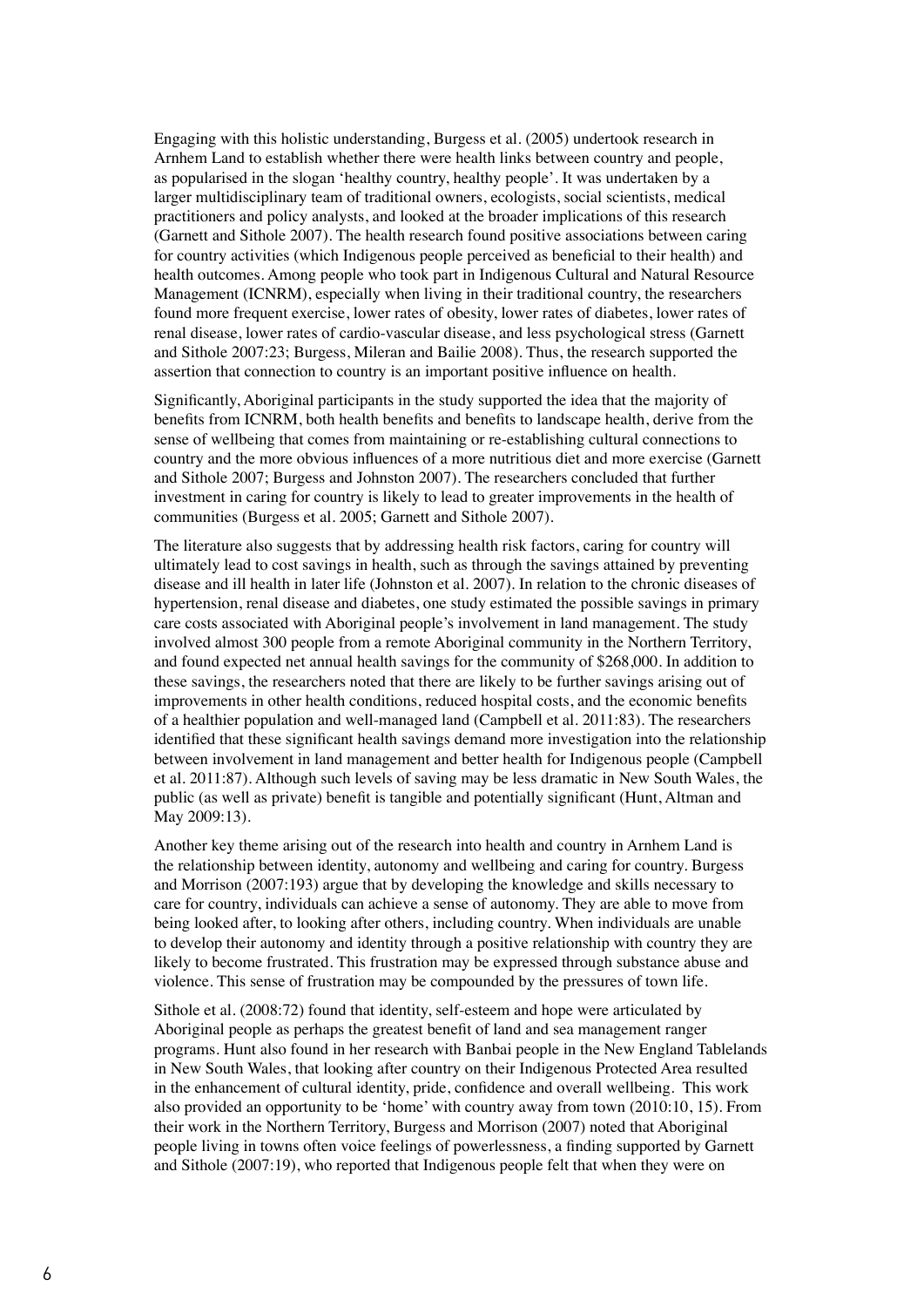country they could avoid the stresses of town life, 'humbug' (that is, incessant or unreasonable demands from relatives), and exposure to harmful substances and violence. This was also reported by Davey and Goudie (2009), who conducted research into connecting with sea country with the Hope Vale community in Cape York.

Thompson's (2009) research into physical activity in remote Indigenous communities identified walking and being on country as an activity that people responded to with enthusiasm. The physical activity was a positive health benefit, but the source of the motivation was in the culture and society of country (Thompson 2009:6–7). People were motivated by connecting with country, their culture and ceremonies, and with their children, Elders and ancestors, and this positive frame of mind inspired them to achieve other economic, social and environmental goals (Thompson 2009:75–9, 80).

In the Murray Region in south-eastern Australia, Aboriginal people have attributed aspects of their own poor physical or mental health to the poor health of the Murray River (Willis, Pearce and Jenkin 2004:189; Weir 2009:56–62). Due to environmental degradation, as well as legal restrictions on access, Aboriginal people were unable to pass on traditional knowledge or pursue traditional activities that were closely connected with the river system. This change in activity had negative impacts on Indigenous people's self-assessed physical and mental health:

Everything was related to around the river. Everything they did everyday was related to around the river. And we're moving further and further away from these things, which I think is harming us a little bit.

So the impact…isn't just in physical health but in mental health. So mental health issues affect physical health, which compounds the problem. And…it all relates to that connection (with the land and river) (anonymous participants in Willis, Pearce and Jenkin 2004:194).

Garnett and Sithole (2007:2) also warn of the impact on health and wellbeing of ongoing ecological decline in Arnhem Land.

The evidence linking positive physical health outcomes with living and working on country (in addition to previous literature cited, see also McDermott et al. 1998; Smith and Smith 1995) contrasts with arguments made about the negative health and employment consequences of Indigenous people residing in remote or rural areas on country (Hughes and Warin 2005). However, health interventions that focus on moving Indigenous people to less remote locations to facilitate Indigenous access to Western health services fail to address the social determinants of health, and focus on the application of a largely clinical biomedical model (Burgess et al. 2005; Garnett and Sithole 2007; Berry et al. 2010).

Significantly, the literature identifies that connection to country is not necessarily satisfied by living or working on country, but requires the ability to access, use and relate to country as desired (Hunt, Altman and May 2009; Morrison 2007; May 2010). The federal government's IPA Program is a good example of a land and sea management program that is also meaningful for caring for country, and has produced positive health benefits. As of June 2011, there are 42 declared IPAs, 40 IPA consultation projects and eight co-management consultation projects across Australia (DEWSPaC 2011). They are voluntary partnerships between Indigenous communities and the federal government, whereby government funds are provided for conservation on Indigenous-held land, managed by the community. The majority of communities involved in IPAs said that IPAs facilitated, at least in some way, the establishment of connection to country, care for country and the passing on of traditional knowledge (Gilligan 2007:35–8). Further, 74 percent of communities involved in an IPA reported that the IPA assisted in the reduction of substance abuse and contributed to functional families (Gilligan 2007:4). Thus, the IPA scheme has the capacity to positively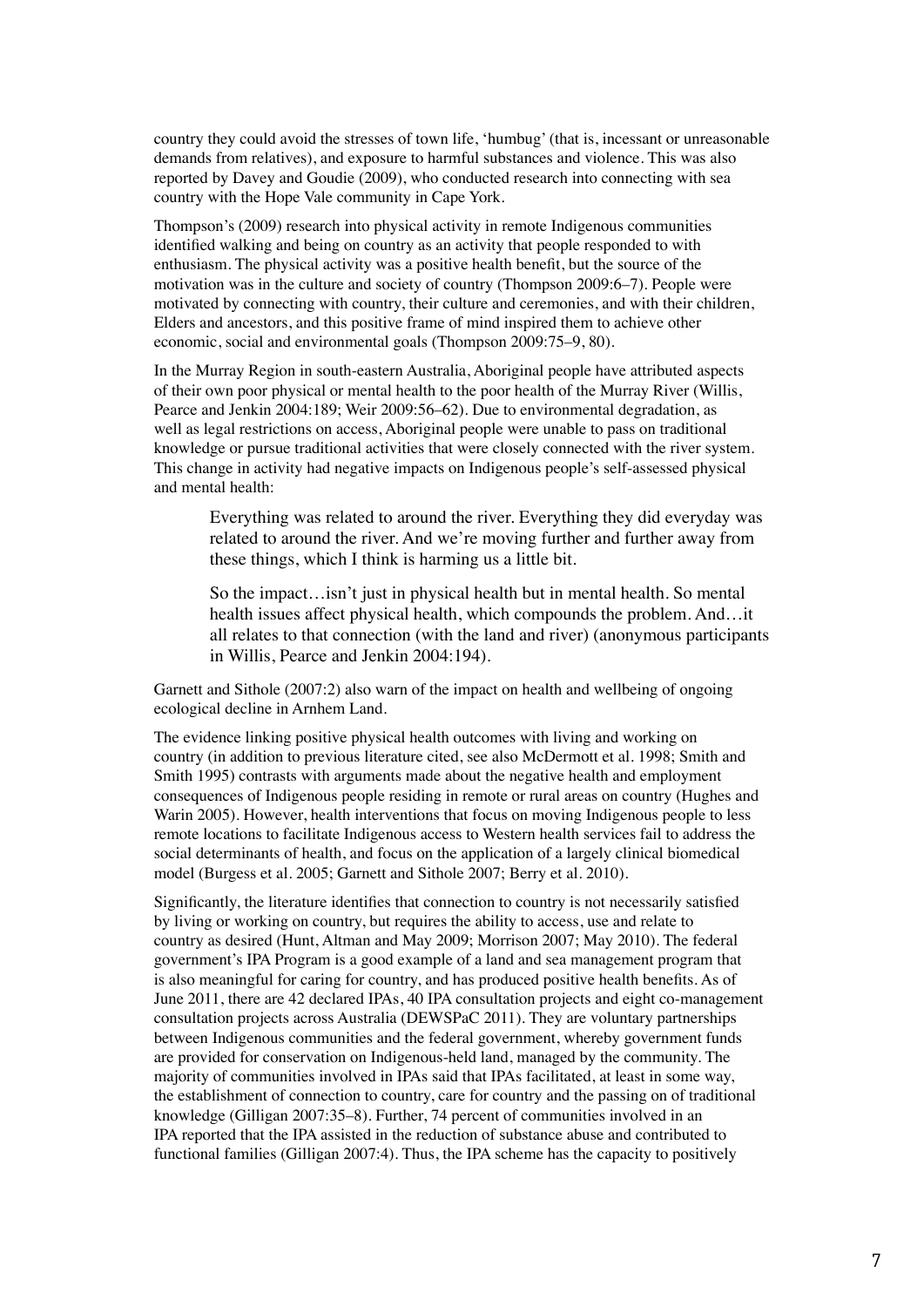influence health. A study of Nantawarrina IPA in South Australia found that the benefits to the community included increased community pride and wellbeing, improvements to health and increased employment (Davies, LaFlamme and Campbell 2008).

The research into health links between people and country in Arnhem Land was lead by Indigenous peoples' understandings of caring for country (Burgess, Mileran and Bailie 2008). The researchers translated the Indigenous participants' perspectives on caring for country into five questions to gauge individual involvement in caring for country. The questions considered time on country, burning country, protecting country, ceremony and artefact production (Burgess, Mileran and Bailie 2008:7) and encompassed the significance of diverse activities on land and their spiritual dimensions, including the spiritual integrity of the landscape and the production of paintings, weavings and sculptures to demonstrate and connect with specific landscapes and ancestral knowledge (Burgess, Mileran and Bailie 2008:5). The researchers called this Indigenous Cultural Natural Resource Management, yet the activities listed are profoundly different from the priorities of the Western natural resource management tradition. By prioritising Indigenous worldviews in their methodology, the researchers were able to have a more meaningful discussion about the benefits of caring for country.

### **Cultural and socio-political benefits**

For Aboriginal people, land is not only our mother — the source of our identity and our spirituality  $-$  it is also the context for our human order and inquiry (Foundation for Aboriginal and Islander Research Action 2007:1)

Caring for country activities are connected with cultural and socio-political benefits. 'Culture' refers to experience that is learned and accumulated and expressed as knowledge, beliefs, laws and customs. Separating socio-political benefits from cultural benefits is problematic; however, this section identifies the social-political benefits as more specific expressions of culture (see Keesing and Strathern 1998:24).

#### **Cultural benefits**

The literature has a strong emphasis on the cultural benefits of caring for country, articulating the embedded relationship between country and culture that sustains cultural and spiritual traditions (Griffiths and Kinnane 2010; Berry et al. 2010; Morrison 2007). Fundamentally, country is the place where knowledge comes from and is taught, thus caring for country is an investment in knowledge, including language maintenance and recovery. Indigenous people also speak about their laws coming out of country, as placed there by ancestral beings. Ceremonies and activities to care for country are part of continuing this law (Griffiths and Kinnane 2010:9). Thus, by affirming relationships with country, one is also affirming deep-seated dimensions of one's cultural identity. This is true for places where Indigenous people have been able to stay on their lands, and in areas of greater comparative settlement and oppression where caring for country plays an important role in facilitating cultural reinvigoration and healing (Hunt, Altman and May 2009:33; Hunt 2010). Caring for country activities that benefit culture may include cultural heritage work, but culture is more than heritage — it is embedded in contemporary life.

The support for the transmission of law, culture and language that occurs through caring for country is recognised in the Kimberley, where the Elders have found limitations in their resources to pass on their knowledge to the young people. The engagement of old and young in caring for country work in the Kimberley has enabled a process of cultural learning and preservation that was previously suffering in competition with the distractions of 'town life' for young people. Language is identified as a key link to accruing cultural benefits from caring for country, through informing not just traditional knowledge of places and sites, but cultural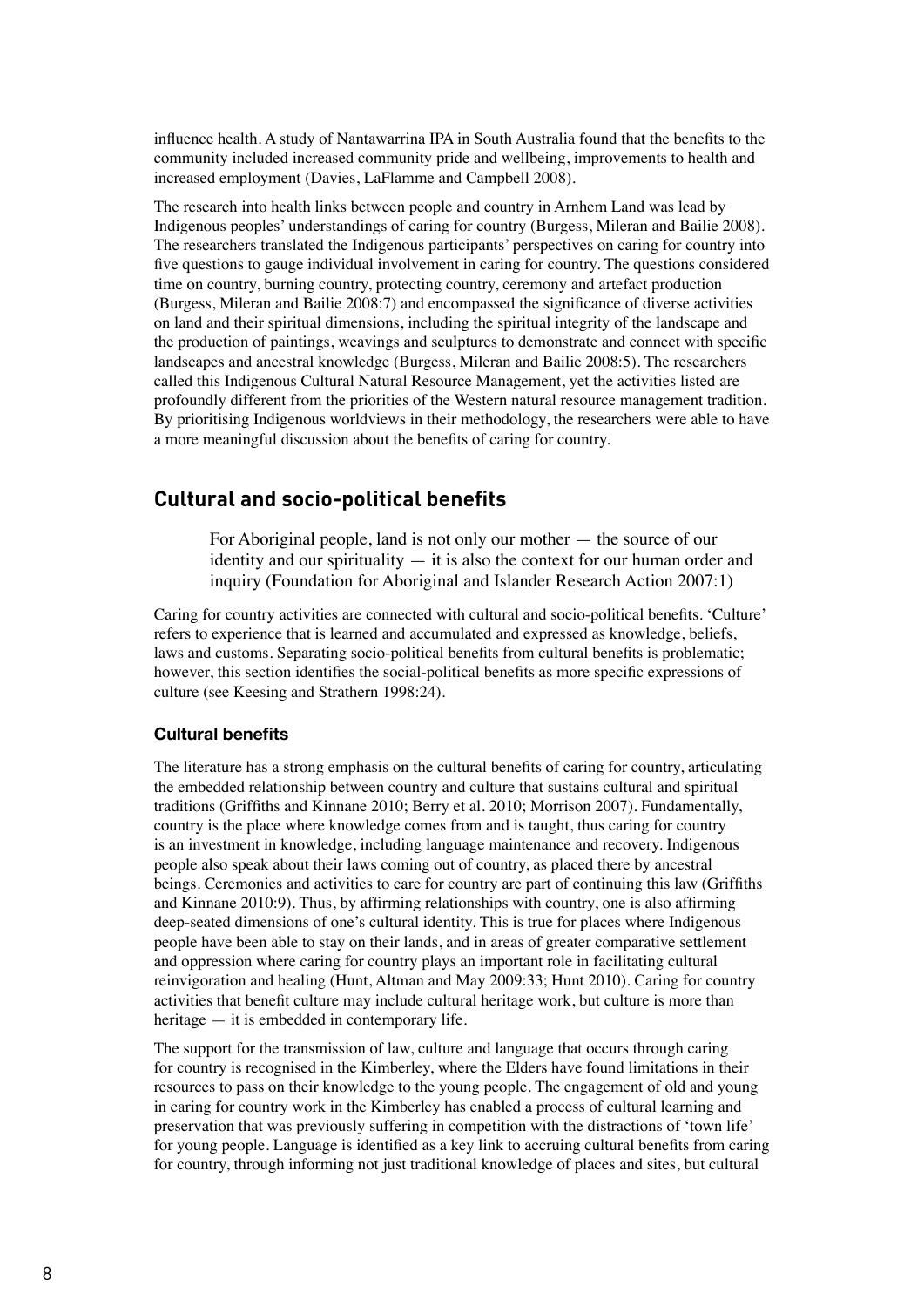and spiritual meanings (Griffiths and Kinnane 2010:47). The Yiriman project addresses this specifically. Yiriman was created by four Kimberly language groups, the Nyikina, Mangala, Karajarri and Walmajarri, and centres on back to country camps where youth can separate from negative influences, and reconnect with their culture (Yiriman 2011).

From the Northern Territory, Morrison (2007) writes that government-funded ranger programs offer a unique opportunity for young people to engage with their country and interact with their Elders. This caring for country work offers a space for cultural transmission through strengthening young people's language and knowledge about country, and enabling them to receive advice and direction from Elders who may not have opportunities otherwise. These experiences strengthen values of family obligation and obligation to country, strengthening local governance, reiterating cultural values and protocols, and increasing capacity to engage with the external world in areas such as employment, education and health (Morrison 2007).

The Garnett and Sithole (2007:23) study also showed that intergenerational transmission of cultural knowledge, practices and law is a deep concern of senior Aboriginal people who 'were afraid that young people would lose their culture, their skills and eventually their country'. The rapid expansion of ranger programs established in recognition of Indigenous peoples' land and water management expertise is providing an immediate opportunity to address these concerns (Sithole et al. 2007:22–4).

In addition to, and as part of, intergenerational relationships, caring for country also supports customary and social practices for both women and men, and facilitates their relationships with the land and gendered identities. Within country there are gendered landscapes (Jones 2005) and women and men express their relationship with the land in different ways. McClean has reported how the caring for country work of the Githabul Rangers in Northern New South Wales has provided opportunities for men to spend more time on country, including holding men's cultural camps, learning from the Elders, and diving for *bing-ging* (freshwater turtle) (McClean forthcoming). Jones (2011) discusses the practice of giving birth on country as being a crucial part of women's business, characterising women's unique role within country. Jones (2005:1–2) also describes women's relationship to their lands through women's hunting and gathering practices, women's healing ceremonies, women's bush medicine, and through gendered landscapes and kinships of female descent. Caring for country offers a way for women to be on country. As found in the *National Aboriginal and Torres Strait Islander Women's Health Strategy*, when women are on country together, walking, practicing traditional arts and crafts, and cooking together, there are considerable benefits for their health and wellbeing (Fredericks et al. 2010:27). Women often hold the role of key care givers in the community, so these improvements in women's wellbeing have significant flow-on effects for others. The literature identifies that modern land and water management has become a male domain, but the role of women is now being recognised, and more women rangers and women-only ranger groups are being funded (Sithole et al. 2007:25).

#### **Socio-political benefits**

Hunt, Altman and May (2009:xi) studied the social benefits of Indigenous peoples' involvement in natural resource management, cognisant of the importance of culturally relevant processes in facilitating those benefits. They identified social benefits for education, training and skills development, reduced substance abuse, greater social cohesion, increased community pride and improved early childhood development. For example, the researchers identified how natural resource and land management activities that involved young people working on country with Elders in New South Wales resulted in increased school attendance (Hunt, Altman and May 2009:33; see also Hunt 2010). In another example in New South Wales, the engagement of young people in caring for country programs reduced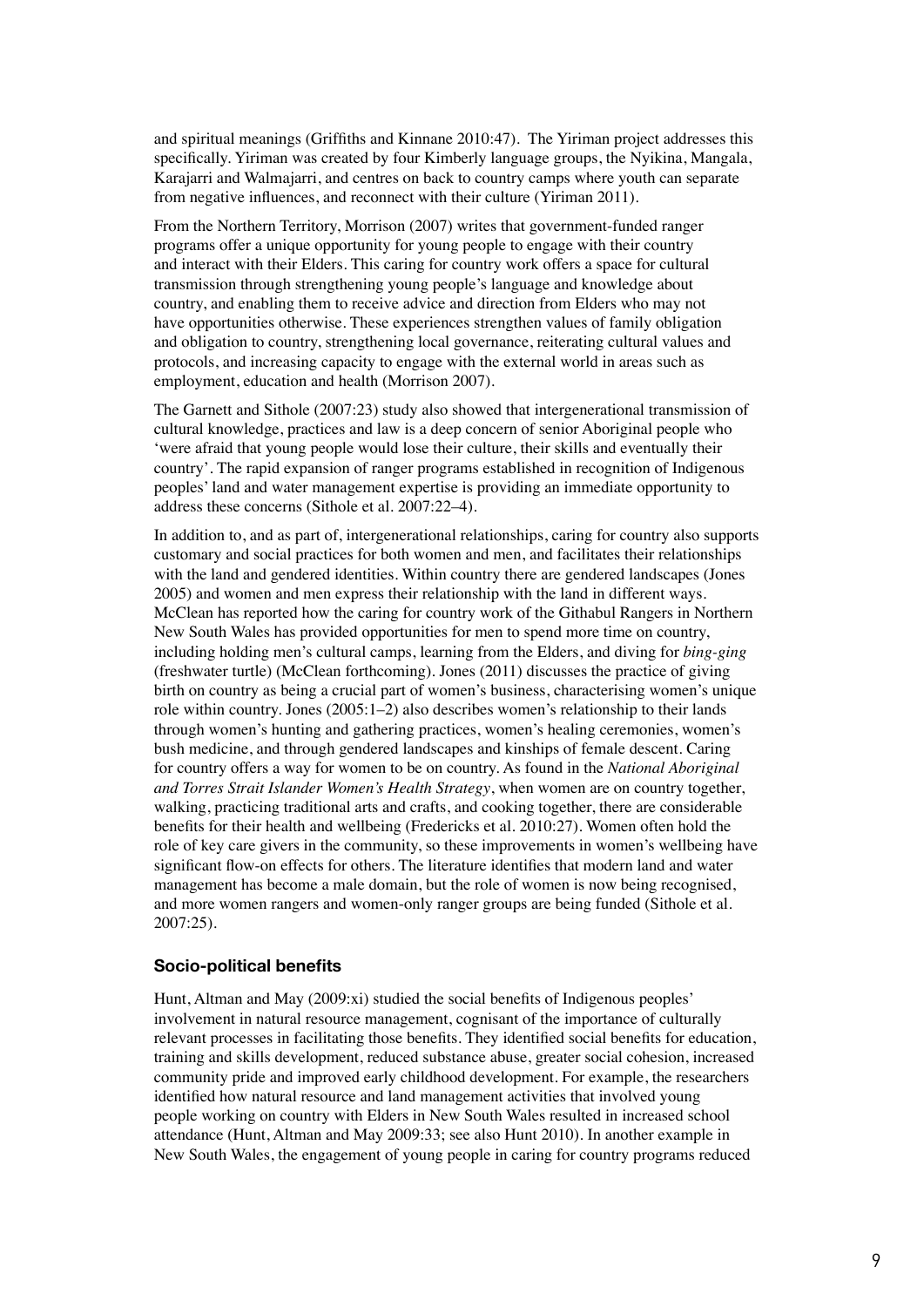anti-social behaviour, and this increased the accessibility of social services to these young people, such as housing and future employment (Hunt, Altman and May 2009:36). Reduced rates of recidivism have also been linked to caring for country, which is a major priority for addressing disadvantage as identified in the *Royal Commission into Aboriginal Deaths in Custody* (Johnston 1991).

Hunt, Altman and May (2009) reveal how caring for country can foster relationships and partnerships between Indigenous people and formal structures and systems with which they may not have previously held positive or constructive relationships — such as educational institutions, government and community service organisations, employers, land managers and health services. These relationships can also foster non-Indigenous people's understanding of caring for country, making a positive contribution to reconciliation and improved social opportunities for Indigenous people (Hunt, Altman and May 2009:25).

Yanner (2008) has argued that caring for country programs are important for community autonomy and Indigenous sovereignty. When governments depend on Indigenous people to perform valuable caring for country services, this has a consequential impact on the existing power inequalities, and Indigenous people can use this service delivery as a bargaining tool or a form of leverage. Yanner also notes similar opportunities for caring for country activities with non-government organisations and private business. This goes at least some way towards reducing Indigenous peoples' vulnerability to power inequalities and increases autonomy. As noted earlier, control over life is an important determinant of wellbeing (Devitt, Hall and Tsey 2001).

Accessing caring for country programs to support Indigenous peoples' capacity to govern their lands and waters is a growing phenomenon on native title lands (Bauman and Tran 2007). Funding to manage native title is virtually nonexistent, but Indigenous people are required by law to establish native title corporations to manage their native title and facilitate the priorities of developers and others with interests in the native title area. Caring for country programs provide a valuable  $-$  and sometimes the only  $-$  source of funding to assist the governance and institutional capacity of these emerging organisations. For example, Karajarri people in the West Kimberley have had their emergent ranger group supported through state and federal caring for country programs, which provide employment, skills training and resources that will have flow on benefits for their native

title corporation (Weir 2011:30–1). There are clear synergies between native title corporations and the priorities of ranger groups, as identified in the regional Caring for Country plan for the Kimberley (Griffiths and Kinnane 2010). Indeed, caring for country activities are integral to the laws and customs that are recognised as giving rise to native title rights and interests.

### **Economic benefits**

Caring for country supports what is referred to in the literature as 'socio-economic wellbeing'. Caring for country inherently generates economic benefits through food sources and other valued resources, as Altman's (2003:3) research into productive customary activity shows. Caring for country can also provide opportunities in employment, wealth generation and overcoming economic disadvantage (Hunt 2010:19).<sup>1</sup>

The socio-economic wellbeing of Indigenous communities is discussed in many different ways in the literature. Altman has developed extensive models of Indigenous economic development focused on the 'hybrid economy', and establishes caring for country as a valuable economic activity in itself (Altman 2004, 2005:36). The hybrid economy is a conceptual approach that expands upon the usual market/state or private/public economic division and embodies a broader understanding of Indigenous economies as being broken into three parts: customary, market and state (Altman 2004:514). More recently, the Australian Conservation Foundation has proposed the model of a 'cultural and conservation economy', derived from a Canadian model of Ecotrusts (Hill et al. 2008). Both models match economic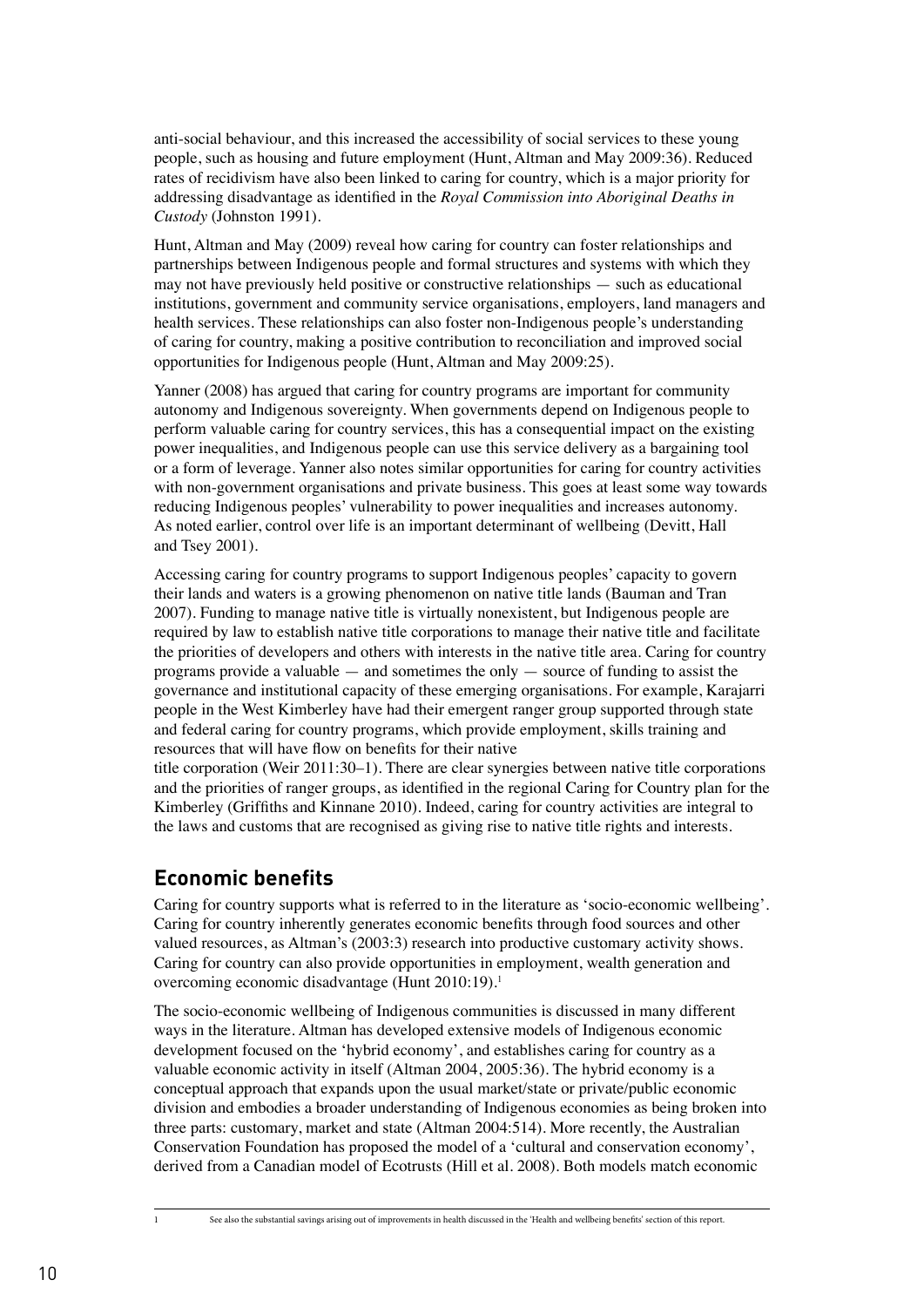outcomes with other priorities — including culture and country — to multiply the benefits of economic activities for the community and wider society. These models challenge the market's failure to appreciate the value of caring for country (Altman 2004; Burgess and Morrison 2007:185).

Research into Indigenous peoples' socio-economic opportunities uses the term 'livelihoods' to indicate a broad economic framing. Hunt, Altman and May (2009:15) draw on the international development literature to discuss livelihoods in holistic terms, whereby employment and economic activity is understood as supporting the way of

life and wellbeing of individuals and communities. In Central Australia the Desert Knowledge Cooperative Research Centre investigated economic development opportunities arising out of sustainable livelihoods. The concept of sustainable livelihoods supports economic engagement and growth that is durable, long lasting, and provides opportunities to sustain Indigenous people's cultural and social frameworks (Davies, LaFlamme and Campbell 2008).

#### **Programs**

There are a range of programs that facilitate working on country and that are funded solely by Indigenous bodies or in conjunction with governments or other organisations. Here, the focus is on programs at the state/territory and federal level targeted specifically for Indigenous peoples.

Morrison (2007) notes how work opportunities that emerge out of caring for country programs foster the development of innovative ideas of economic development and wealth generation. For example, the working environment increases capacity to interact with the external world through training and education (Morrison 2007:253). This is supported by an evaluation of the IPA program, whereby 95 percent of communities involved in IPA reported economic benefits (Gilligan 2007). As Lane (2002) writes, because many caring for country programs originate largely from Indigenous-driven initiatives, recognisable successful economic benefits have emerged through backing an established momentum.

Ranger groups are the base of the corporations (such as the land and sea councils) that are emerging out of Indigenous land and sea management, and that have been identified as a new industry sector (Putnis, Josif and Woodward 2007:4). Indeed, Putnis, Josif and Woodward (2007:3) found that:

many Indigenous organisations and government agencies regard Indigenous land and sea management groups as among the most important and productive organisations in communities. They are achieving a broad range of environmental, cultural, social, education, health, employment and economic development outcomes.

The ranger groups have rapidly expanded in recent times. In 2009 Hunt, Altman and May (2009:x) estimated that approximately 500 Indigenous people were employed in land and sea management groups in the Northern Territory, with fee-for-service contracts valued at an estimated total of \$4 to \$6 million per annum. In a 2010 study of the federal government's Working on Country program, May (2010:7) found that, with a combined investment of \$197 million from the Caring for our Country program and the Department

of Families, Housing, Community Services and Indigenous Affairs, there were sufficient funds for 661 ranger positions nationally, although this includes a small portion of trainee and flexible roles. At the time of writing, the administered funding delivered under the Working on Country program was \$243.1 million between June 2007 and June 2013 to employ up to 680 Indigenous rangers (http://www.environment.gov.au/indigenous/workingoncountry/index.html). The Portfolio Budget Statements 2011-12 set down a further \$43 million and \$43.7 million to deliver Working on Country across 2013-14 and 2014-15 respectively (http://www.environment.gov.au/ about/publications/budget/2011/pubs/pbs-2011-12.pdf) The Working on Country ranger program provides valuable wages and operational funds to support the customary activities of caring for land, with medium term three-year work contracts.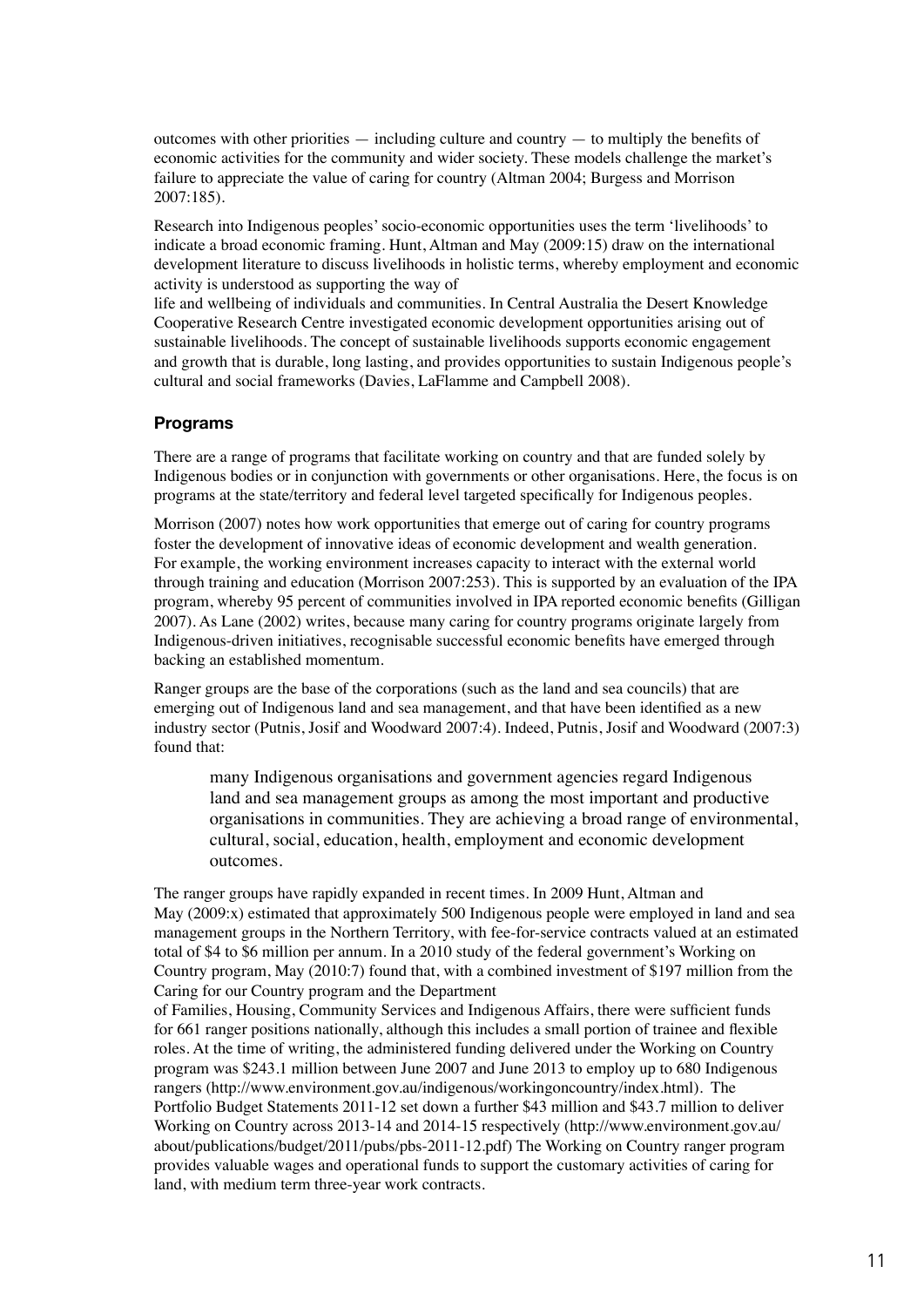Another source of financial support for this work is the Indigenous Land Corporation, which finances land management on Indigenous-held land to achieve economic, environmental, social and cultural benefits (Morrison 2007:256). Previously, many caring for country activities had been supported through the Community Development Employment Projects (CDEP) program, which has now been considerably scaled back (Altman et al. 2009:29- 30; Muller 2008:151–2; Hunt 2010:21). There was also the Contract Employment Program for Aboriginal people in Natural and Cultural Resource Management, which was a federal government-funded program operating from 1987 to 1997 (Breckwoldt, Boden and Williams 1997).

Significantly, these caring for country programs provide an economically viable form of employment for Indigenous people in remote communities, where people live close to or on the land being managed (Altman, Buchanan and Larsen 2007; see also Morrison 2007).<sup>2</sup> In remote areas, Smyth (2011) identifies the industries established around caring for country as a 'propitious niche' for Indigenous people, enabled through the preservation of culture, identity, ancestry and the conditions of remoteness. For example, in the Kimberley, ranger groups are well placed to undertake Fire and Emergency Services Authority contracts for the state government, and other land management services where there are no other service providers (Griffiths and Kinnane 2010:8). These activities are also called 'payment for environmental services', where Indigenous people are paid for work that is of environmental benefit to the wider community. The Dhimurru rangers in western Arnhem Land are well placed to conduct surveillance work regarding the taking of shark fins and the bio-security threats of foreign ships (Muller 2008:158).

Despite the convergence of interests, engaging Indigenous people in land and sea management programs that are recognised by the government and also reflect and inform policy is a significant challenge (Morrison 2007; Weir and Muller forthcoming). As discussed earlier, barriers to implementing natural resource management strategies and behaviours arise from cultural differences in institutional and knowledge systems (Davies, LaFlamme and Campbell 2008). Lane (2002) emphasises the constraints on the capacity of Indigenous people to participate effectively in natural resource management, relative to other stakeholders. These constraints include language and cultural barriers, geographic isolation, lack of resources, and lack of familiarity with European-Australian planning and decision-making processes (Lane 2002). The importance of empowerment through ownership of and responsibility for Indigenous land and land management initiatives appears repeatedly in the literature to address such challenges (May 2010; Lane 2002:829; Sithole et al. 2007:48).

#### **Markets**

There are business opportunities which encompass activities that support both economic development and socio-economic wellbeing through caring for country. The literature identifies a range of industries emerging from caring for country that provide a positive benefit to the socio-economic wellbeing of Indigenous people. These occur in the areas of bush foods; wildlife harvesting; cultural and eco-tourism; heritage; biodiversity conservation; intellectual property rights in ecological knowledge; fire and water management; the arts and crafts industry; and, in recent times, an engagement with the carbon market through biobanking schemes and carbon offsetting (Davies, LaFlamme and Campbell 2008; Hunt, Altman and May 2009:12), and include the following examples:

• Many materials and methods in the arts and crafts industry increase activity in customary and cultural practice on country, and generate millions of dollars for individuals and communities annually. Research from 2002 estimated an annual value of \$200 to \$300 million for this market, which could be considered a conservative estimate today (Altman et al. 2002).

<sup>2</sup> Additional research on this issue was conducted by the Desert Knowledge Cooperative Research Centre through the Livelihoods in Land research project (DKCRC n.d.).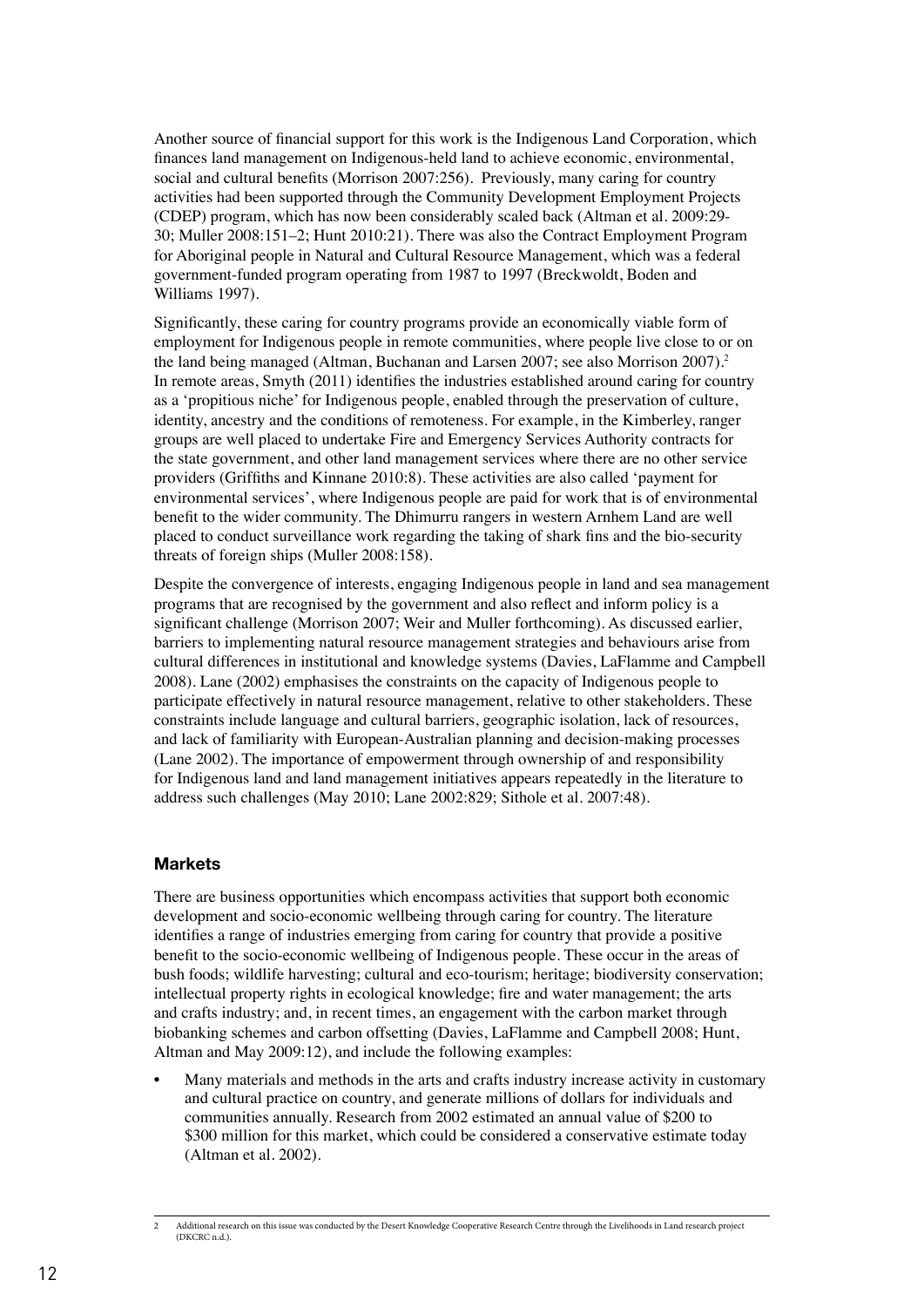- Economic opportunities exist for Indigenous people in commercial wildlife utilisation, which can also support the customary practices of wildlife harvesting for subsistence use (Wilson, Edwards and Smits 2010). In central Arnhem Land, the Djelk rangers have established a fledgling industry in the harvesting of tarantulas and the northern long-necked turtle (Fordham et al. 2010).
- The native foods industry is an area that holds potential for income and employment generation for Indigenous people. In 2009 the native foods industry had an estimated value of \$14 million annually (CSIRO Sustainable Ecosystems 2009 in Hunt, Altman and May 2009). Research conducted into the supply chain of bush tomato production found that, through achieving a respect within the industry of 'Aboriginal people's role, traditional and local knowledge', there were opportunities for wealth generation and economic development (Cleary, Grey-Gardner and Josif 2009).
- Cultural and eco-tourism provides a business model that supports sustainable economic development while reinforcing cultural and customary practices. In the Kimberley north of Broome, Bardi Jawi own the Cape Leveque resort, which has won awards for eco and Indigenous tourism, and have recently developed a cultural awareness program for tourists to ensure they respect country (Kimberley Land Council 2011).
- Potential economic benefit exists in the intellectual property of Indigenous ecological knowledge of bush foods, medicines and other natural resources. In a study of an ethnobiology database in Aurukun, diverse benefits were identified as being linked with local knowledge systems, and included opportunities for young people to engage in eco or cultural tourism roles, intergenerational knowledge transmission, improvements in health through the use of local foods and medicines, and a greater capacity for intercultural communication (Edwards and Heinrich 2006:581).
- In recent years the emergence of an Indigenous carbon market has presented new opportunities for economic development, independent of government programs, and is potentially supportive of Indigenous cultural, social and environmental priorities on country (Foley 2011). However, a lack of standards in this emerging industry presents a risk for Aboriginal and Torres Strait Islander landholders engaging with commercial markets, and these need to be developed before the co-benefits of the industry can be realised (Foley 2011). Also, the creation of IPAs on Indigenous land tenures may limit the eligibility of these lands to participate in carbon economies (Gerrard in press).
- The pastoral industry, depending upon practice, may or may not be considered to be caring for country. The Cooperative Research Centre for Tropical Savannas Management conducted research into the potential of pastoralism to provide sustainable economic futures for Indigenous people in Northern Australia, and found the key challenge to be matching economic viability with the environmental maintenance of pastoral landscapes. It was suggested that environmentally responsible pastoralism could be marketed as a niche industry with a potentially strong competitive advantage (Morrison 2007:257).

The potential to develop such markets that support the cultural and social wellbeing arising out of caring for country depends upon many factors, including relationships with industry and support from government to build these new industries. Altman (2009) writes that the Closing the Gap policy fails to satisfy the diversity of Indigenous goals, and that this seems particularly true in relation to the nexus between caring for country and economic opportunities in wildlife and natural resource management, which are a high priority for Indigenous people (see also Wilson, Edwards and Smits 2010). Further, there is potential for exploitation of Indigenous peoples' 'propitious niche' in these economies — whether it is land, resources, knowledge or heritage. In the case of the carbon market, economic opportunities derived from carbon banking schemes can lead to environmental degradation and little economic profit being realised by the community (Foley 2011).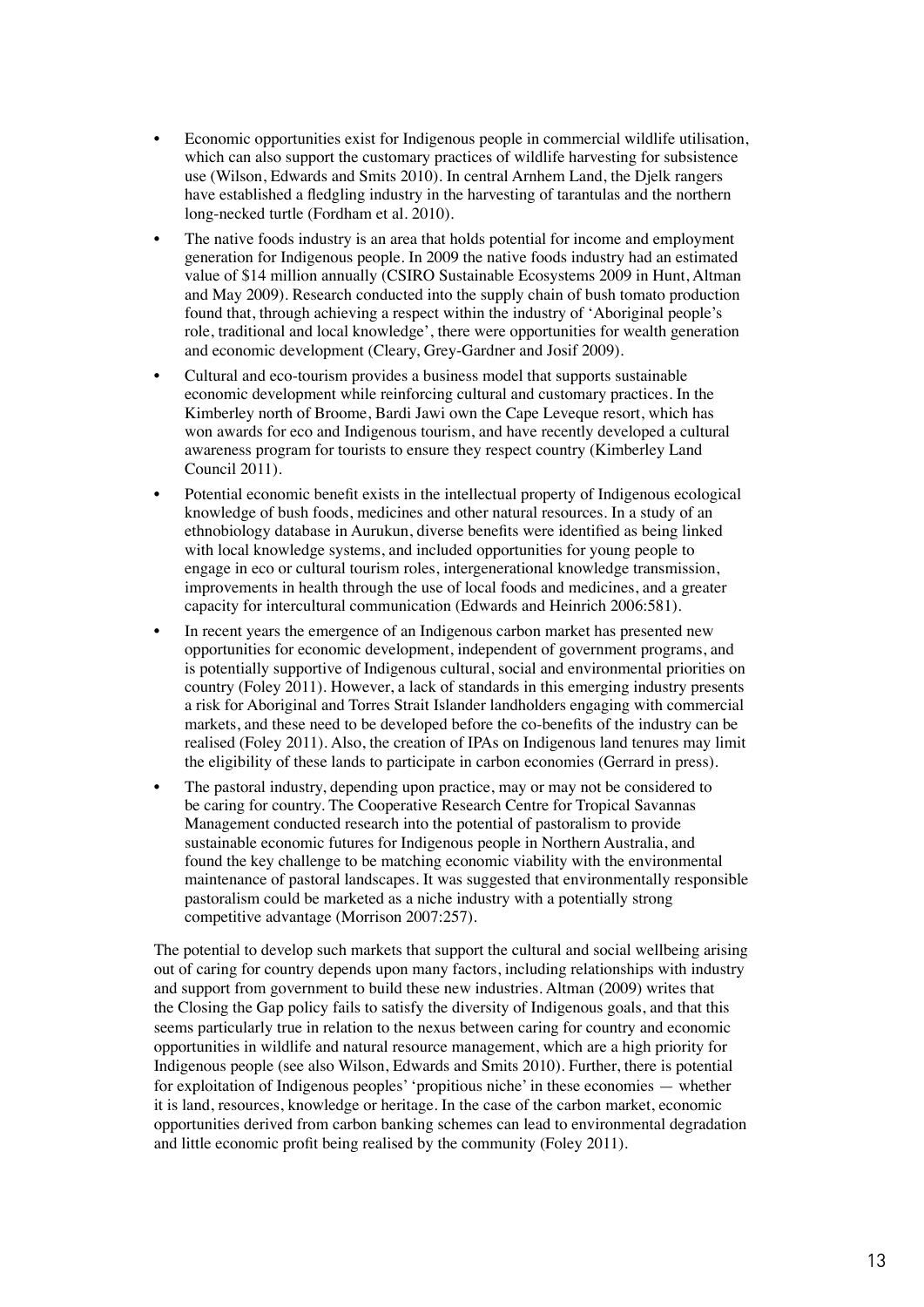### **Environmental benefits**

Caring for country has substantial environmental benefits. Through Indigenous-held lands, through the value Indigenous people place in country and through Indigenous peoples' knowledge about how to live with country, Indigenous people make important contributions to national, regional and local environmental goals.

Indigenous people provide a wide range of environmental services including border protection, quarantine, fire management, wildfire abatement, carbon sequestration and trading, weed control, feral animal control, biodiversity conservation, fisheries management, restoration of wetlands, water resource management and sustainable commercial enterprises such as eco-tourism (Berry et al. 2010; Hunt, Altman and May 2009:xxii). The diverse environmental activities to which Indigenous people contribute have positive outcomes for climate change mitigation, biodiversity monitoring, the protection of endangered species, landscape health and more (Hunt, Altman and May 2009:xi).

The Dugong and Marine Turtle project is a very successful example of several ranger groups coordinating their work over a vast area from the Kimberley to Cape York (Bessen Consulting Services 2009). Through extensive community consultation, investment in a network of ranger groups and partner organisations, and innovations in technology, this project has substantially increased knowledge about the turtles and dugongs and reduced threats arising from marine debris, floating nets, feral animals and boat strikes, as well as addressing harvesting practices (Bessen Consulting Services 2009:Appendix 1:6). The challenging geography of this project was aided by the Northern Australian Indigenous Land and Sea Management Alliance, which is an alliance of the Indigenous land councils in Northern Australia. Another example of the reach of ranger groups across northern Australia is their employment by the Australian Quarantine and Inspection Service to intercept invasive weeds washed onshore, or invasive insects that blow in, including dengue mosquitoes.<sup>3</sup>

As part of their multidisciplinary research into health and country, Garnett and Sithole (2007) examined the ecological benefits of caring for country activities. They found that where people undertook caring for country activities, there were less intense wildfires and more patchwork burning, with positive outcomes for habitat, biodiversity and landscape health (Garnett and Sithole 2007:15). It was further found that this landscape health had positive benefits for reducing weed invasion. Areas of land that were actively managed by Indigenous people were found to be 'remarkably weed free', which was also partly a result of isolation (Garnett and Sithole 2007:17). The capacity building that is occurring in weed management programs with rangers will help detect future weed invasion of these lands.

A well-recognised environmental benefit of caring for country is when Indigenous people choose to declare an Indigenous Protected Area on their land. Under this arrangement, Indigenous people agree to manage their land to meet international conservation standards, in exchange for resources and funding to do so their way (Bauman and Smyth 2007). IPA lands total 20 percent of the national reserve system (Altman, Buchanan and Larsen 2007:39). Gilligan (2007:47) found that IPAs were extremely cost effective in achieving national biodiversity and conservation goals.

Indigenous people also actively work for environmental outcomes on joint-managed lands on national park and other reserved land tenures. This is caring for country formalised through joint management agreements between governments and traditional owners. As part of a cooperative management agreement over the Barmah Forest in Victoria, the Yorta Yorta have supported conservation initiatives through sharing their knowledge and management expertise (Wilcock 2007).

Although Indigenous peoples and ecologists are not always in agreement over resource use and landscape management (Heinsohn et al. 2004; Redford and Stearman 1993), both philosophical traditions recognise that humans are part of nature, and that the health and

<sup>3</sup> See, for example the Djelk rangers from Arnhem Land (BAC n.d.).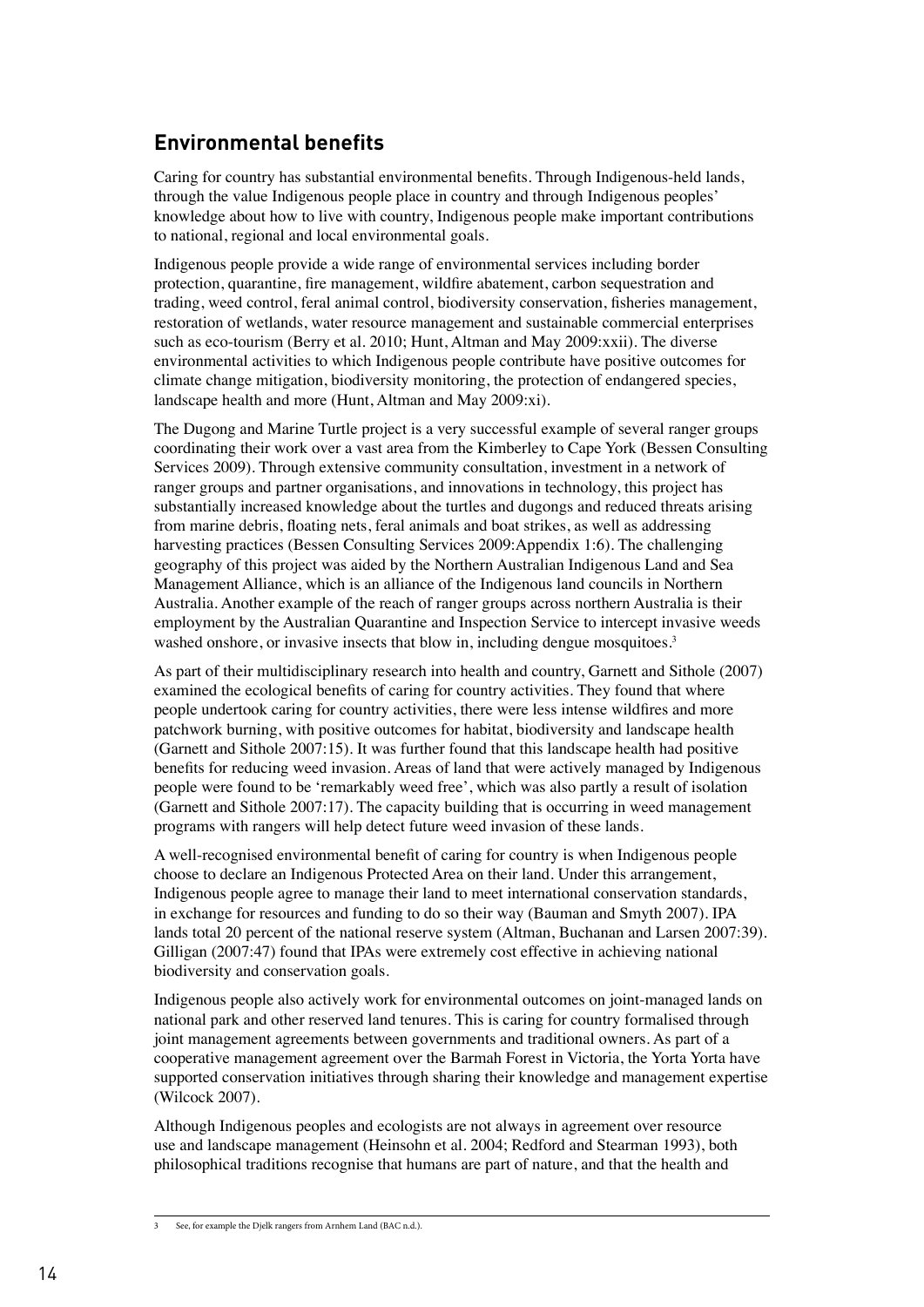survival of humans and nature are entwined futures (Weir 2008). Caring for country activities provide an opportunity for ecologists and Indigenous people to communicate these philosophies, as part of developing better land and sea management practices. As Morrison (2007:251) writes, 'In terms of environmental research, caring for country reflects a growing global trend towards intercultural approaches that combine Western scientific and Indigenous knowledges'.

Examples of collaborations between Indigenous people and environmental scientists on activities directly related to caring for country include innovations in fire management to better predict fire behaviour across landscapes, thereby reducing the impact of fires on habitat and reducing greenhouse gas emissions (Roughley and Williams 2007:27). Conservation initiatives also have benefited by working with Indigenous people in surveying wildlife populations, facilitated by Indigenous peoples' knowledge of landscape and species (Wilson, Edwards and Smits 2010).

On the Anangu Pitjantjatjara Yankunytjatjara lands in Central Australia, the Kuka Kanyini wildlife management project was designed in response to Indigenous knowledge traditions and practices, and matches Indigenous knowledge with scientific knowledge as part of wildlife surveys and identifying and improving habitats for threatened species (Wilson and Woodrow 2009). Other successful intercultural landscape management programs include the Anangu Pitjantjatjara cyber tracker program for threatened species and the Itjaritjari Project to collect information on the critically endangered Southern Marsupial Mole (Brown and Creaser 2006). These projects were supported by the Aboriginal Lands Integrated Natural Resources Management Plan and Investment Strategy (2004–07) that was developed through extensive collaboration with Indigenous communities in South Australia, state and federal government agencies, non-governmental organisations and other regional Indigenous natural resource management bodies (Brown and Creaser 2006).

The National Landcare Program also uses a collaborative approach to land management, combining Indigenous people's knowledge and community structured approaches with Western science and conservation philosophy (Hyndman 2004). In Arnhem Land, Yolngu founded the Yirrkala Landcare group to empower the younger generation to learn about caring for country from the Elders. The rangers are also working with other landscape management approaches such as revegetation and mapping cultural heritage sites (Robinson and Mununguritj 2001). The Aboriginal Landcare Education Program successfully promoted win–win activities for Indigenous communities and the local environment, which included tree planting around family living spaces (Greening Australia n.d.). A landscape mapping project initiated by the Warumungu traditional land owners and the Central Land Council won a Landcare Australia award for the most comprehensive mapping project by an Indigenous organisation in Australia (CLC 1997). This project combined traditional knowledge with conventional scientific methods to develop a plan for sustainable land use management in the central arid Indigenous rangelands region (CLC 1997; Hyndman 2004). Also in Central Australia, the Anangu Landcare combines Indigenous knowledge with Western science in an intercultural environmental education and landscape management program.

Traditional caring for country practices that involve harvesting of wildlife also can have positive outcomes for the environment. The harvesting and cultivation of bush foods, such as wild wattle seeds, bush tomatoes and native millet, can help propagate and re-establish these species in areas where they might otherwise be out-competed or over-predated by exotic species (Wilson, Pickering and Kay 2005). These activities also provide potential eco-enterprises (for example, bush food horticulture for commercial markets) that have positive outcomes for Indigenous communities and the environment. Traditional Aboriginal ecological knowledge often applied constraints upon where species could be harvested and by whom. Such practices are thought to have ensured the continued survival of plant and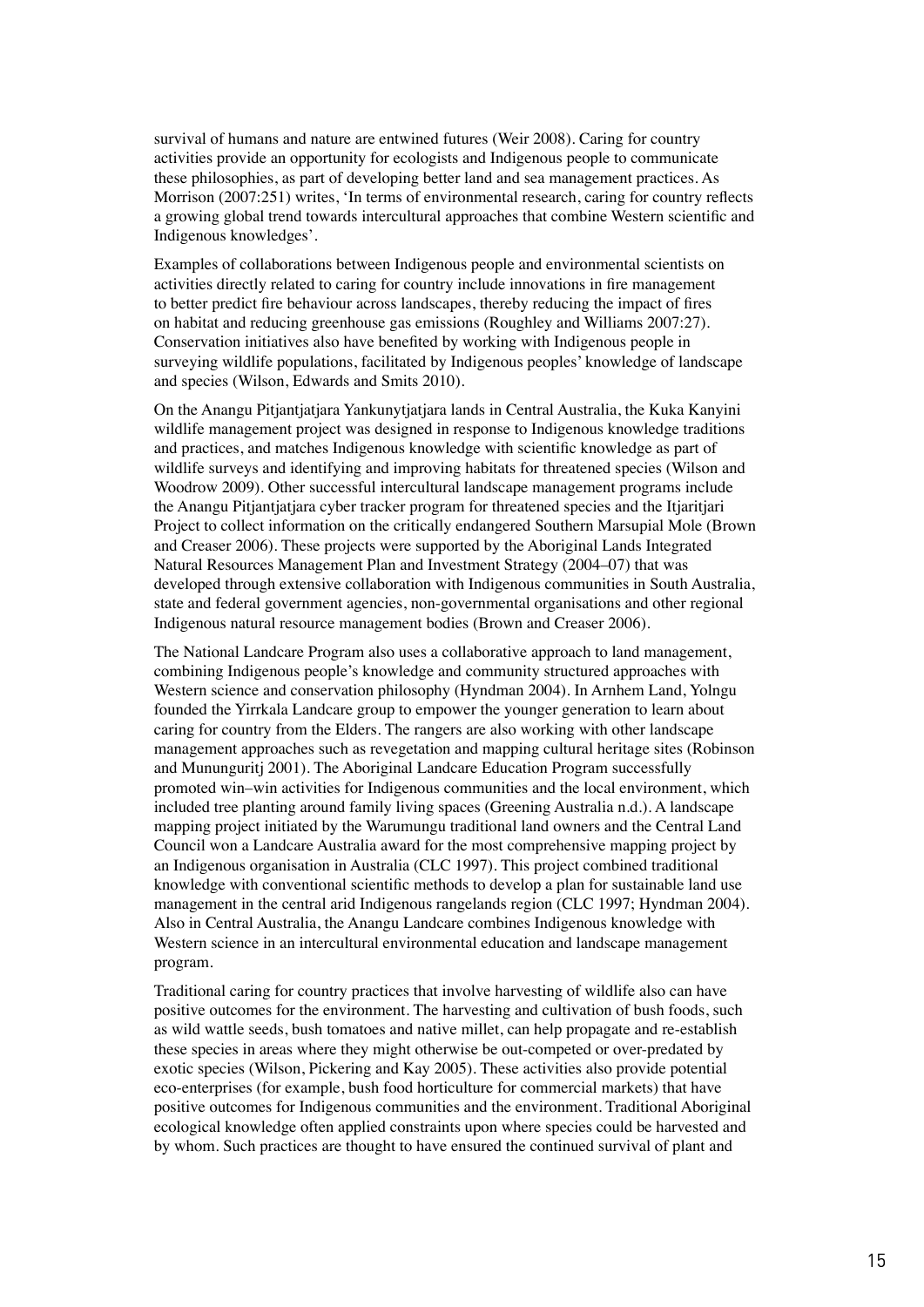animal species and promoted biodiversity through heterogeneous land use practices (Altman and Whitehead 2003; Wilson, Edwards and Smits 2010). Indigenous mechanisms that regulate sustainable wildlife harvesting are more likely to be lost or diminished in communities where the authority of Elders has weakened or is no longer in place. This emphasises the importance of caring for country activities as a way to strengthen community and intergenerational relationships and achieve positive flow-on effects to the environment through the passage of intergenerational knowledge about sustainable resource use (Wilson, Edwards and Smits 2010).

Morrison attributes the success of caring for country initiatives in northern Australia to a holistic approach that encompasses environmental, socio-cultural and economic aspects of Indigenous land management (Morrison 2007). A fundamental part of this program is that Indigenous people have ownership and direction over their own caring for country programs.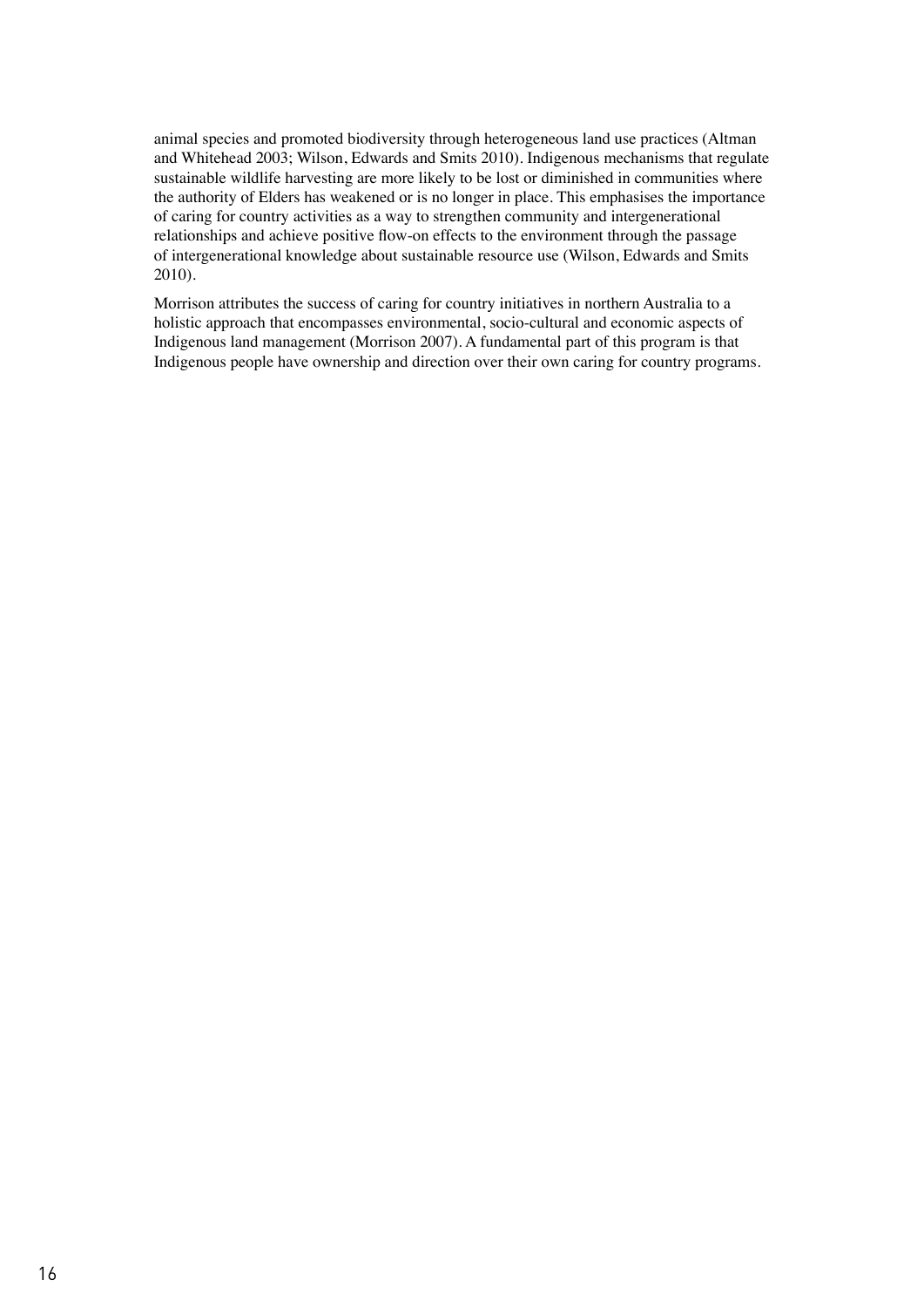# 4 Conclusion

The contemporary context of ecological degradation, endangered species and rapid shifts in the climate has presented new priorities and challenges to Indigenous people and their role in caring for country, but this context has also drawn government and other support for Indigenous land and sea management. The literature on the benefits of caring for country is growing alongside this public interest. What is unique about this literature is how it extends beyond environmental benefits to grapple with the role of caring for country in terms of health, wellbeing, cultural, social-political, economic and other benefits. While this research field is still developing, the literature reveals how interlinked these benefits are, and the potential for benefits to be multiplied through mutually reinforcing positive connections. Where researchers have drawn on Indigenous peoples' holistic expressions of wellbeing, this wellbeing involves more than just setting health within a social determinants of health framework — it involves the larger context of country.

Indigenous peoples' caring for country traditions are receiving greater recognition in collaboration with government, community and private initiatives. Pivotal to achieving the benefits identified in the literature is a commitment to ensuring that this caring for country encompasses the holistic meanings and values that Indigenous people bring to this activity. Through these partnerships, caring for country is no longer just an Indigenous tradition, but is being shared and transformed to become a uniquely Australian land and sea management.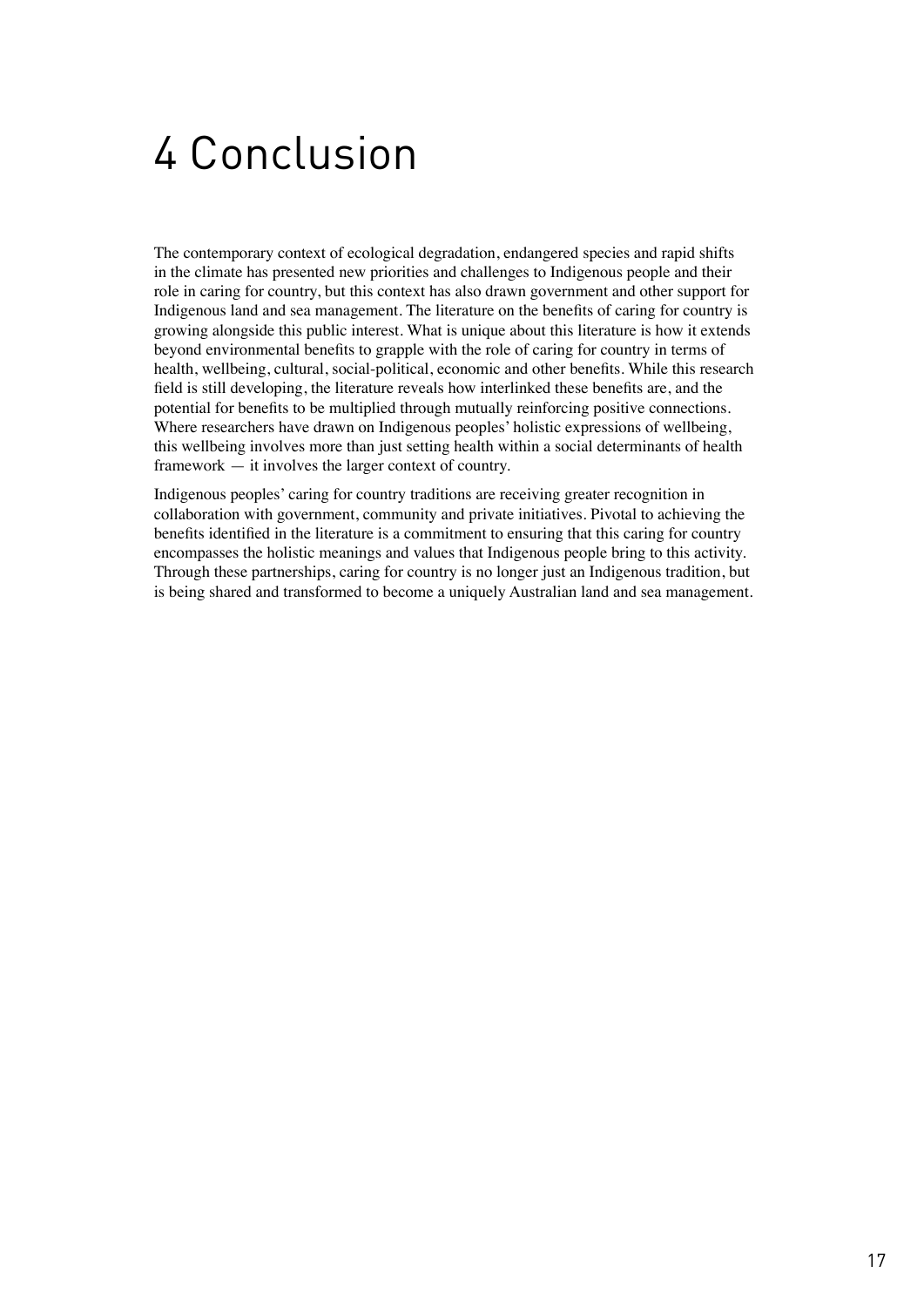### **Bibliography**

- Altman, J 2004 'Economic development and Indigenous Australia: Contestations over property, institutions and ideology', *Australian Journal of Agricultural and Resource Economics* 18(3):513–34.
- Altman, J 2005 'Development options on Aboriginal land: Sustainable Indigenous hybrid economies in the twenty-first century' in L Taylor, G Ward, G Henderson, R David and L Wallis (eds), *The Power of Knowledge: The resonance of tradition*, Aboriginal Studies Press, Canberra, pp.34–48.
- Altman, J 2009 *Beyond Closing the Gap: Valuing diversity in Indigenous Australia*, *CAEPR Working Paper No. 54/2009*, Centre for Aboriginal Economic Policy Research, Australian National University, Canberra.
- Altman, J and PJ Whitehead 2003 *Caring for Country and Sustainable Indigenous Development: Opportunities, constraints and innovation*, *CAEPR Working Paper No. 20/2003*, Centre for Aboriginal Economic Policy Research, Australian National University, Canberra.
- Altman, J, GJ Buchanan and L Larsen 2007 *The Environmental Significance of the Indigenous Estate: Natural resource management as economic development in remote Australia*, CAEPR Discussion Paper No 286/2007, Centre for Aboriginal Economic Policy Research, Australian National University, Canberra.
- Altman, J, B Hunter, S Ward and F Wright 2002 *Some Competition and Consumer Issues in the Indigenous Visual Arts Industry*, ACCC Discussion Paper No. 235/2002, Canberra.
- Altman, J, K Jordan, S Kerins, G Buchanan, N Biddle, EJ Ens and K May 2009 'Indigenous interests in land & water' in Commonwealth Scientific and Industrial Research Organisation (CSIRO), *Northern Australia Land & Water Science Review 2009: Full report*, CSIRO, Canberra, Chapter 7:1-56.
- Anderson, I, F Baum and M Bentley (eds) 2004 *Beyond Bandaids: Exploring the social determinants of Aboriginal health,* Cooperative Research Centre for Aboriginal Health, Darwin, <www.lowitja.org.au/ crcah/beyond-bandaids > accessed May 2011.
- Anderson, P 1996 'Priorities in Aboriginal health' in G Robinson (ed.), *Aboriginal Health: Social and cultural transitions: Proceedings of a conference at the Northern Territory University, Darwin, September 1995*, Northern Territory University Press, Darwin.
- BAC (Bawinanga Aboriginal Corporation) n.d. *Women Rangers*, <www.bawinanga.com.au/djelkrangers/ womenrangers.htm> accessed June 2011.
- Bauman, T and D Smyth 2007 *Indigenous Partnerships in Protected Area Management: Three case studies*, AIATSIS, Canberra.
- Bauman, T and T Tran 2007 *First National Prescribed Bodies Corporate Meeting: Issues and outcomes Canberra 11–13 April 2007*, Native Title Research Report No. 3, AIATSIS, Canberra.
- Berry, H, J Butler, CP Burgess, U King, K Tsey, YL Cadet-James, CW Rigby and B Raphael 2010 'Mind, body, spirit: Co-benefits for mental health from climate change adaptation and caring for country in remote Aboriginal Australian communities', *NSW Public Health Bulletin* 21(5–6):139–45.
- Bessen Consulting Services 2009 *Evaluation of Investment in the Dugong and Marine Turtle Project*, Knowledge Series: Performance Story Report, North Australian Indigenous Land and Sea Management Alliance, Darwin.
- Breckwoldt, R, R Boden and R Williams 1997 *Contract Employment Program for Aboriginals in Natural and Cultural Resource Management*, Evaluation for Biodiversity Group, Environment Australia, Canberra.
- Brown, R and Creaser, P (eds) (and Kerins, S, J Lennon and M Liddy) 2006 *Indigenous Involvement in Environmental and Heritage Management*, case studies prepared for the 2006 Australian State of the Environment Committee, Department of the Environment and Heritage, Canberra.
- Burgess, P and FH Johnston 2007 *Healthy Country: Healthy people: Indigenous natural and cultural resource management and health*, Menzies School of Health Research, Darwin.
- Burgess, P and J Morrison 2007 'Country' in B Carson, T Dunbar, R Chenhall and R Bailie (eds), *Social Determinants of Indigenous Health,* Allen & Unwin, Crows Nest, NSW, pp. 177-202.
- Burgess, P, FH Johnston, DM JS Bowman and PJ Whitehead 2005 'Healthy country: healthy people? Exploring the health benefits of Indigenous natural resource management', *Australian and New Zealand Journal of Public Health* 29(2):117.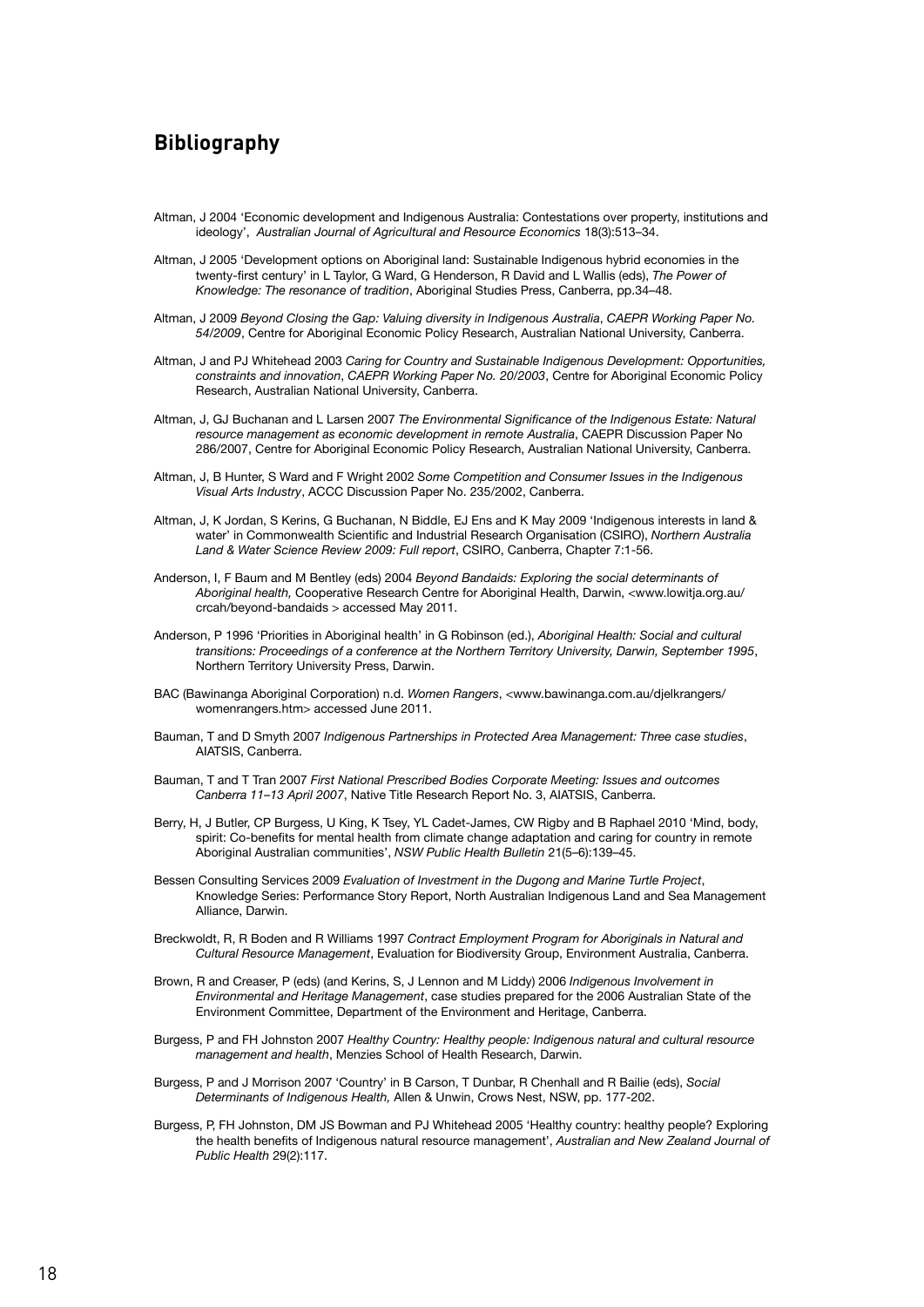- Burgess, P, A Mileran and R Bailie 2008 'Beyond the mainstream: Health gains in remote Aboriginal communities', *Australian Family Physician* 37(12):986–8.
- Campbell, D, C Burgess, S Garnett and J Wakermand 2011 'Potential primary health care savings for chronic disease care associated with Australian Aboriginal involvement in land management', *Health Policy* 99:83–9.
- Carson, B, T Dunbar, R Chenhall and R Bailie (eds) 2007 *Social Determinants of Indigenous Health*, Allen & Unwin Crows Nest, NSW.
- Cleary, J, R Grey-Gardner and P Josif 2009 *Hands across the Desert: Linking desert Aboriginal Australians to each other and to the bush foods industry*, Report to Department of Agriculture, Fisheries and Forestry, Desert Knowledge CRC, Alice Springs, NT.
- Davey, N and S Goudie 2009 'Hope Vale Digital Storytelling Project: Using the camera: Telling stories our way, *3CMedia* 5(October):28–48.
- Davies, J, M LaFlamme and D Campbell 2008 'Health of people and land through sustainable Aboriginal livelihoods in rangeland Australia', XXI International Grassland Congress, VIII International Rangeland Congress, 29 June–5 July, Hohot, Inner Mongolia, China, Desert Knowledge CRC, Alice Springs, NT.
- Devitt, J, G Hall and K Tsey 2001 'Underlying causes', *CARPA Newsletter* 33(3).
- DKCRC (Desert Knowledge Cooperative Research Centre) n.d. 'Core Project 1: Livelihoods in Land', <www. desertknowledge.com.au/symposium/assets/Livelihoods.pdf> accessed May 2011.
- NATSIHC (National Aboriginal and Torres Strait Islander Health Council) 2003 *National Strategic Framework for Aboriginal and Torres Strait Islander Health: Context*, NATSIHC, Canberra.
- DEWSPaC (Department of Sustainability, Environment, Water, Population and Communities) 2011 *Locations of Indigenous Protected Areas in Australia*, <www.environment.gov.au/indigenous/ipa/map.html> accessed June 2011.
- Edwards, SE and M Heinrich 2006 'Redressing cultural erosion and ecological decline in a far North Queensland Aboriginal community (Australia): The Aurukun ethnobiology database project', *Environment, Development and Sustainability* 8(4):569–83.
- Foley, R 2011 'Indigenous carbon markets and standards', paper presented at the National Native Title Conference, 1–3 June 2011, Brisbane.
- Fordham, A, W Fogarty, B Corey and D Fordham 2010 *Knowledge Foundations for the Development of Sustainable Wildlife Enterprises in Remote Indigenous Communities of Australia*, CAEPR Working Paper No 62/2010, Centre for Aboriginal Economic Policy Research, Australian National University, Canberra.
- Foundation for Aboriginal and Islander Research Action 2007 'Aboriginal people and the land' in J Healey (ed.), *Native Title and Land Rights* (Issues in Society) 256(1):1–3.
- Fredericks, B, K Adams, S Angus and the Australian Women's Health Network Talking Circle 2010 *National Aboriginal and Torres Strait Islander Women's Health Strategy*, Australian Women's Health Network, Melbourne.
- Ganesharajah, C 2009 *Indigenous Health and Wellbeing: The importance of country*, Native Title Research Report No. 1/2009, Native Title Research Unit, AIATSIS, Canberra.
- Garnett, S and B Sithole 2007 *Sustainable Northern Landscapes and the Nexus with Indigenous Health: Healthy country, healthy people,* Land and Water Australia, Canberra.
- Gerrard, E in press 'Towards a Carbon Constrained Future: Climate Change, Emissions Trading and Indigenous Peoples' Rights in Australia' in JK Weir (ed.), *Country, Native Title and Ecology*, ANU E Press.
- Gilligan, B 2007 *The Indigenous Protected Areas Program 2006 Evaluation*, Department of the Environment and Heritage, Canberra.
- Greening Australia n.d. *Aboriginal Landcare Education Program (ALEP)*, <www.greeningaustralia.org.au/ourprojects/people/aboriginal-landcare-education-program> accessed May 2011.
- Griffiths, S and S Kinnane 2010 *Kimberley Aboriginal Caring for Country Plan Healthy country, healthy people*, report prepared for the Kimberley Language Resource Centre, Halls Creek, WA.
- Heinsohn, R, RC Lacy, DB Lindenmayer, H Marsh, D Kwan and IR Lawler 2004 'Unsustainable harvest of dugongs in Torres Strait and Cape York (Australia) waters: Two case studies using population viability analysis', *Animal Conservation* 7:417–25.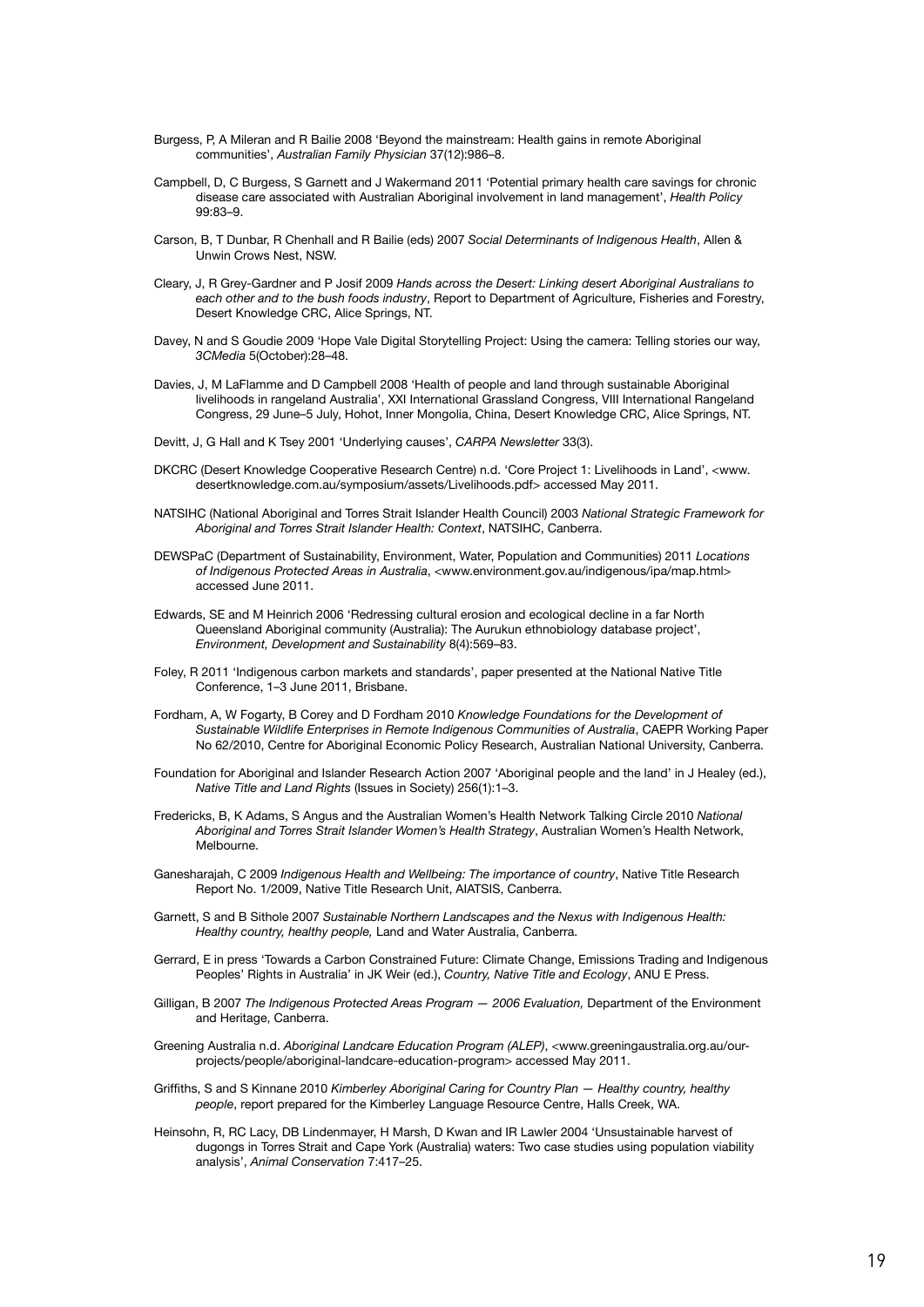- Hill, R, EK Harding, D Edwards, J O'Dempsey, D Hill, A Martin and S McIntyre-Tamwoy 2008 *A Cultural and Conservation Economy for Northern Australia*, Final Report to Land & Water Australia, Canberra, from Australian Conservation Foundation on behalf of project partners.
- Hughes, H and J Warin 2005 'A new deal for Aborigines and Torres Strait Islanders in remote communities', *Issue Analysis* 54: 1-20.
- Hunt, J 2010 *Looking After Country in New South Wales: Two Case Studies of Socioeconomic Benefits for Aboriginal People*, CAEPR Working Paper No. 75/2010, Centre for Aboriginal Economic Policy Research, Australian National University, Canberra.
- Hunt, J, JC Altman and K May 2009 *Social Benefits of Aboriginal Engagement in Natural Resource Management*, CAEPR Working Paper No. 60/2009, Centre for Aboriginal Economic Policy Research, Australian National University, Canberra.
- Hyndman, D 2004 '"Caring Hands" and "Caring for Country": Sustainable resource management encounters between Landcare and Indigenous peoples', paper presented at the Environmental Anthropology Symposium, 2 October 2004, University of Melbourne.
- Johnston, E 1991 *Royal Commission into Aboriginal Deaths in Custody: National Report, Overview and Recommendations,* Australian Government Publishing Service, Canberra.
- Johnston, FH, S Jacklyn, A Vickery and DM JS Bowman 2007 'Ecohealth and the Aboriginal testimony of the nexus between human health and place,' *Ecohealth* 4(4):489–99.
- Jones, J 2005 'We may have the Spirit, but do men have all the land? Women and Native Title', paper presented at the National Native Title Conference, 1–3 June, Coffs Harbour, NSW.
- Jones, J 2011 'Birthing: Aboriginal women', paper presented at the National Native Title Conference, 1–3 June, Brisbane, published by the Native Title Research Unit, AIATSIS, Canberra.
- Keesing, R and A Strathern 1998 *Cultural Anthropology: A contemporary perspective*, Harcourt and Brace, Florida.
- Kimberley Land Council 2011 *Kimberley Coastal Tourism Project Update March, 2011***,** <http://klc.org. au/2011/03/01/bardi-jawi-rangers-enter-into-tourism/> accessed June 2011.
- Kinnane S 2002 'Recurring visions of Australindia' in A Gaynor, M Trinca and A Haebich (eds), *Country: Visions of land and people in Western Australia*, Museum of Western Australia and the Centre for Studies in Western Australian History, University of Western Australia, Perth, pp.21–31.
- Lane, MB 2002 'Buying back and caring for country: Institutional arrangements and possibilities for Indigenous lands management in Australia', *Society & Natural Resources* 15(9):827–46.
- McClean, N forthcoming 'Being on Country Githabul approaches to mapping culture' in S O'Connor, D Byrne and S Brockwell (eds), *Transcending the Culture-Nature Divide in Cultural Heritage: Views from the Asia-Pacific Region,* Terra Australis, ANU EPress, Canberra.
- McDermott, R, K O'Dea, K Rowley, S Knight and P Burgess 1998 'Beneficial impact of the Homelands Movement on health outcomes in central Australian Aborigines', *Australian and New Zealand Journal of Public Health*  22(6):653.
- May, K 2010 *Indigenous Cultural and Natural Resource Management and the Emerging Role of the Working on Country Program,* CAEPR Working Paper No.65/2010, Centre for Aboriginal Economic Policy Research, Australian National University, Canberra.
- Morrison, J 2007 'Caring for country' in J Altman and M Hinkson (eds), *Coercive Reconciliation: Stabilise, normalise, exit Aboriginal Australia*, Arena Publications, Melbourne, pp.249-262.
- Muller, S 2008 'Indigenous payment for environmental service (PES) opportunities in the Northern Territory: Negotiating with customs', *Australian Geographer* 39(2):149–70.
- Putnis, A, P Josif and E Woodward 2007 *Healthy People: Supporting Indigenous engagement in the sustainable management of Northern Territory land and seas*, CSIRO, Darwin.

Redford, KH and AM Stearman 1993 'On common ground? Response to Alcorn', *Conservation Biology* 7:427–28.

- Robinson, C and N Mununguritj 2001 'Sustainable balance: A Yolngu framework for cross-cultural collaborative management' in R Baker, J Davies, E Young (eds), *Working on Country: Contemporary Indigenous management of Australia's lands and coastal regions*, Oxford University Press, Oxford, pp.92–107.
- Rose, D 1992 *Dingo Makes Us Human: Life and land in an Australian Aboriginal culture*, Cambridge University Press, Cambridge.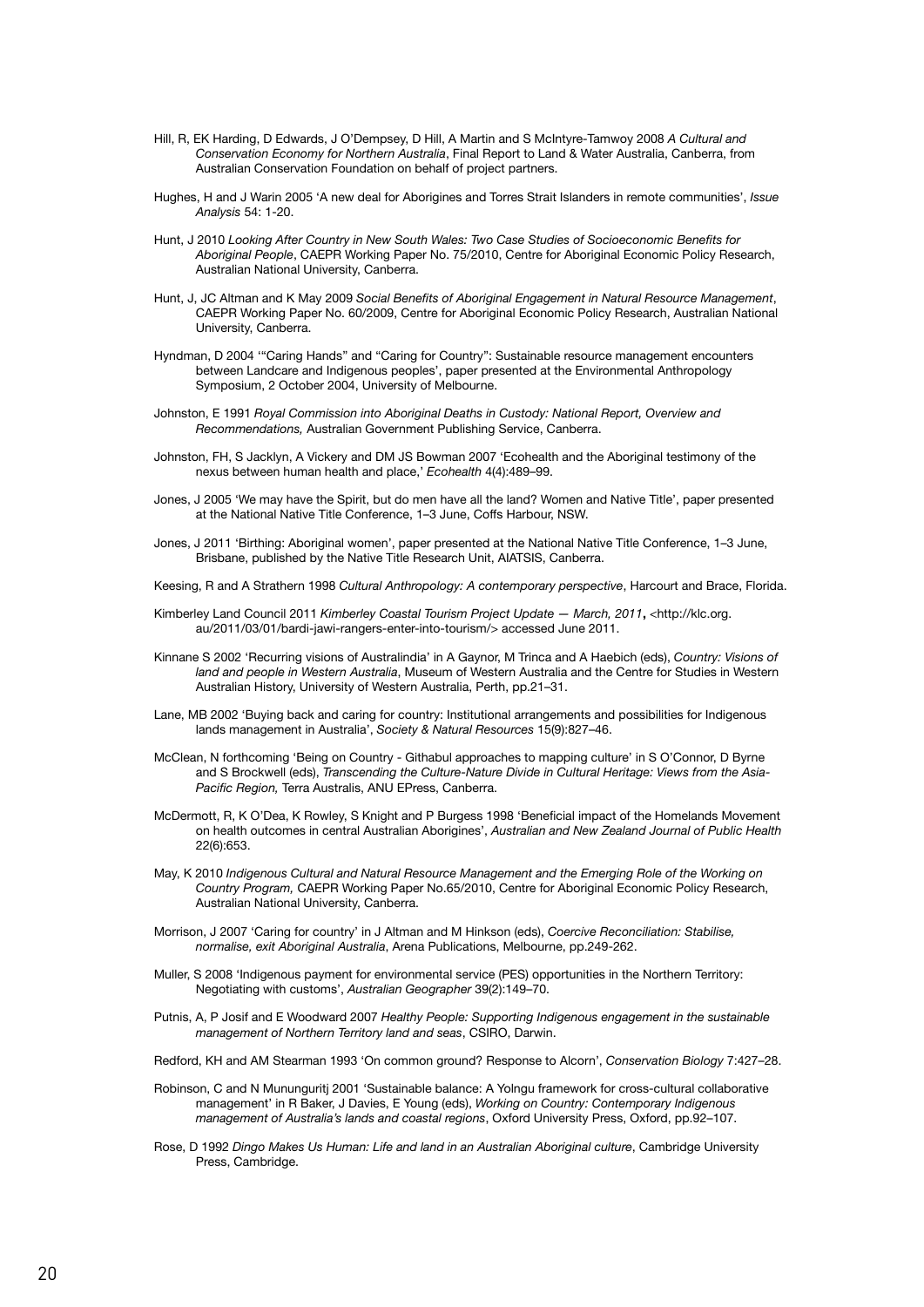- Rose, D 1996 *Nourishing Terrains: Australian Aboriginal views of landscape and wilderness,* Australian Heritage Commission, Canberra.
- Roughley, A and S Williams 2007 *The Engagement of Indigenous Australians in Natural Resources Management: Key findings and outcomes from Land & Water Australia funded research and the broader literature,* Land & Water Australia, Canberra.
- Saggers, S and D Gray 2007 'Defining what we mean' in B Carson, T Dunbar, R Chenhall and R Bailie (eds), *Social Determinants of Indigenous Health,* Allen & Unwin, Crows Nest, NSW, pp.1–20.
- Sithole, B and H Hunter-Xenie, with L Williams, L Saegenschnitter, D Yibarbuk, M Ryan, O Campion, B Yunupingu, M Liddy, E Watts, C Daniels, G Daniels, P Christophersen, V Cubillo, E Phillips, W Marika, D Jackson and W Barbour 2007 *Aboriginal Land and Sea Management in the Top End: A community driven evaluation*, CSIRO: Darwin.
- Smith, B 2005 '"We got our own management": Local knowledge, government and development in Cape York Peninsula', *Australian Aboriginal Studies* 2005/2:4–15.
- Smith, D and P Smith,1995 *Getting Strength from Country: Report of the Outstation Impact Project Concerning the delivery of health services to outstations in the Kimberley Region, Western Australia,*  report to the Western Australian Health Department, Western Australian Government, Perth.
- Smyth, D 2011 Caring for Country: Propitious niche or green welfare?, unpublished paper.
- Social Health Reference Group 2004 *Social and Emotional Well Being Framework: A national strategic*  framework for Aboriginal and Torres Strait Islander peoples' mental health and social and emotional well *being 2004–2009*, Department of Health and Ageing, Canberra.
- Thompson, S 2009 'Aboriginal perspectives on physical activity in remote communities: Meanings and ways forward', draft, Menzies School of Health Research.
- Weir, JK 2008 'Connectivity', *Australian Humanities Review* 45:153–64
- Weir, JK 2009 *Murray River Country,* Aboriginal Studies Press, Canberra.
- Weir, JK 2011 *Karajarri: A West Kimberley experience in managing native title*, Native Title Discussion Paper 30, Native Title Research Unit, AIATSIS, Canberra.
- Weir, JK in press 'Country, native title and ecology' in JK Weir (ed.), *Country, Native Title and Ecology*, ANU E Press.
- Weir, JK and S Muller forthcoming 'Caring for country is not natural resource management', *Geographical Research.*
- Wilcock, D 2007 'Examining "inclusiveness" in adaptive natural resource management' in A Wilson, R Dehaan, R Watts, K Page, K Bowmer, A Curtis (eds), *Proceedings of the 5th Australian Stream Management Conference, Australian Rivers: Making a difference*, Charles Sturt University, Thurgoona, NSW.
- Willis, E, M Pearce and T Jenkin 2004 'The demise of the Murray River: Insights into lifestyle, health and wellbeing for rural Aboriginal people in the riverland', *Health Sociology Review* 13(187).
- Wilson, G and M Woodrow 2009 'Kuka kanyini, Australian Indigenous adaptive management' in C Allan and G Stankey (eds), *Adaptive Environmental Management: A practitioner's guide,* Springer, Dordrecht, pp. 117-141.
- Wilson, G, E Edwards and J Smits 2010 'Support for Indigenous wildlife management in Australia to enable sustainable use', *Wildlife Research* 37:255–63.
- Wilson, G, M Pickering and G Kay 2005 *Angas Downs Indigenous Protected Area Plan of Management: On conservation of biodiversity, sustainable production and training opportunities*, Australian Wildlife Services Report, Canberra.
- Yanner, M 2008 'Traditional owner comment', *Native Title Newsletter* 4/2008.
- Yiriman 2011, *The Yiriman Project: building stories in our young people*, <http://www.yiriman.org.au/history. htm>, accessed June 2011.